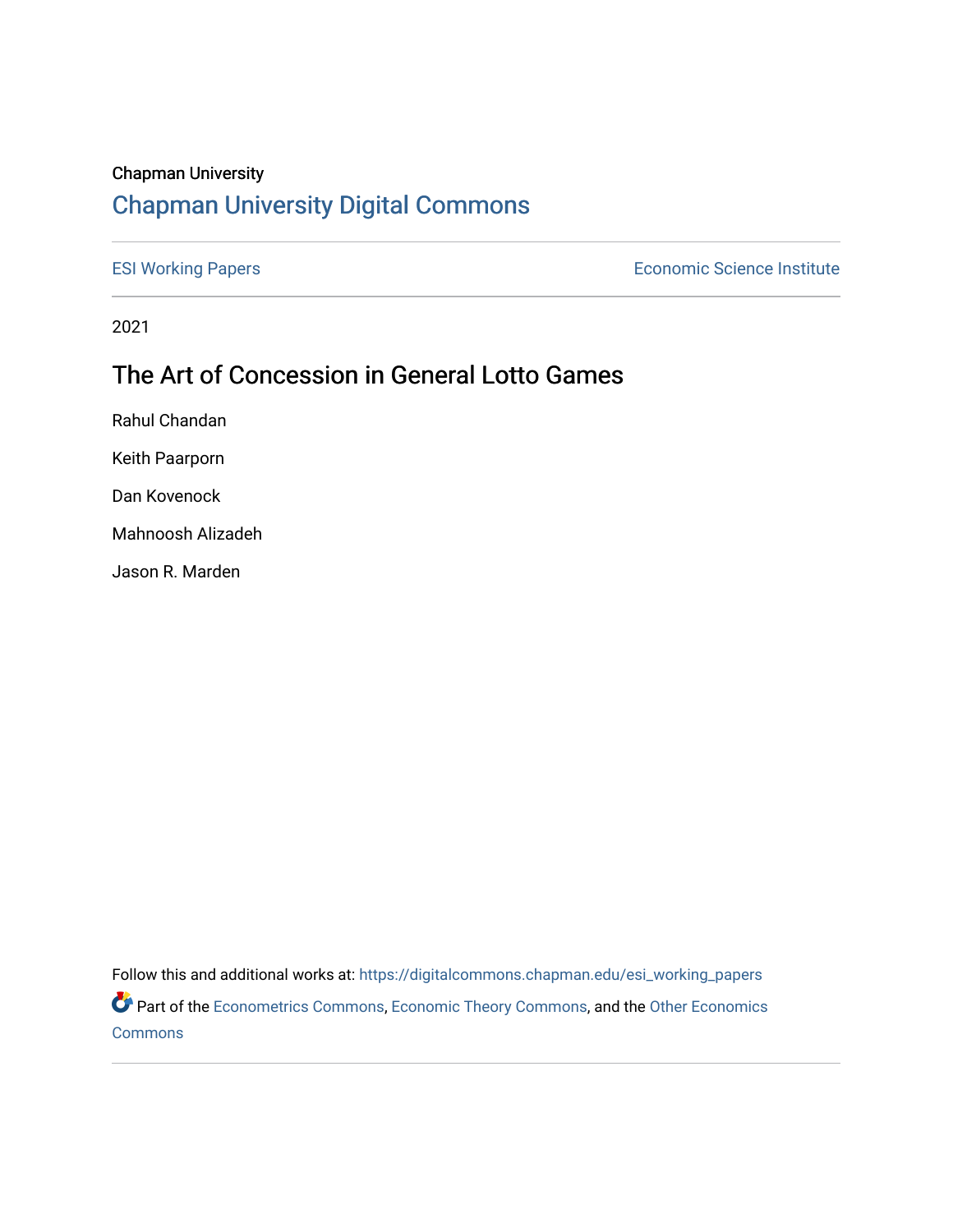# The Art of Concession in General Lotto Games

# **Comments**

ESI Working Paper 21-24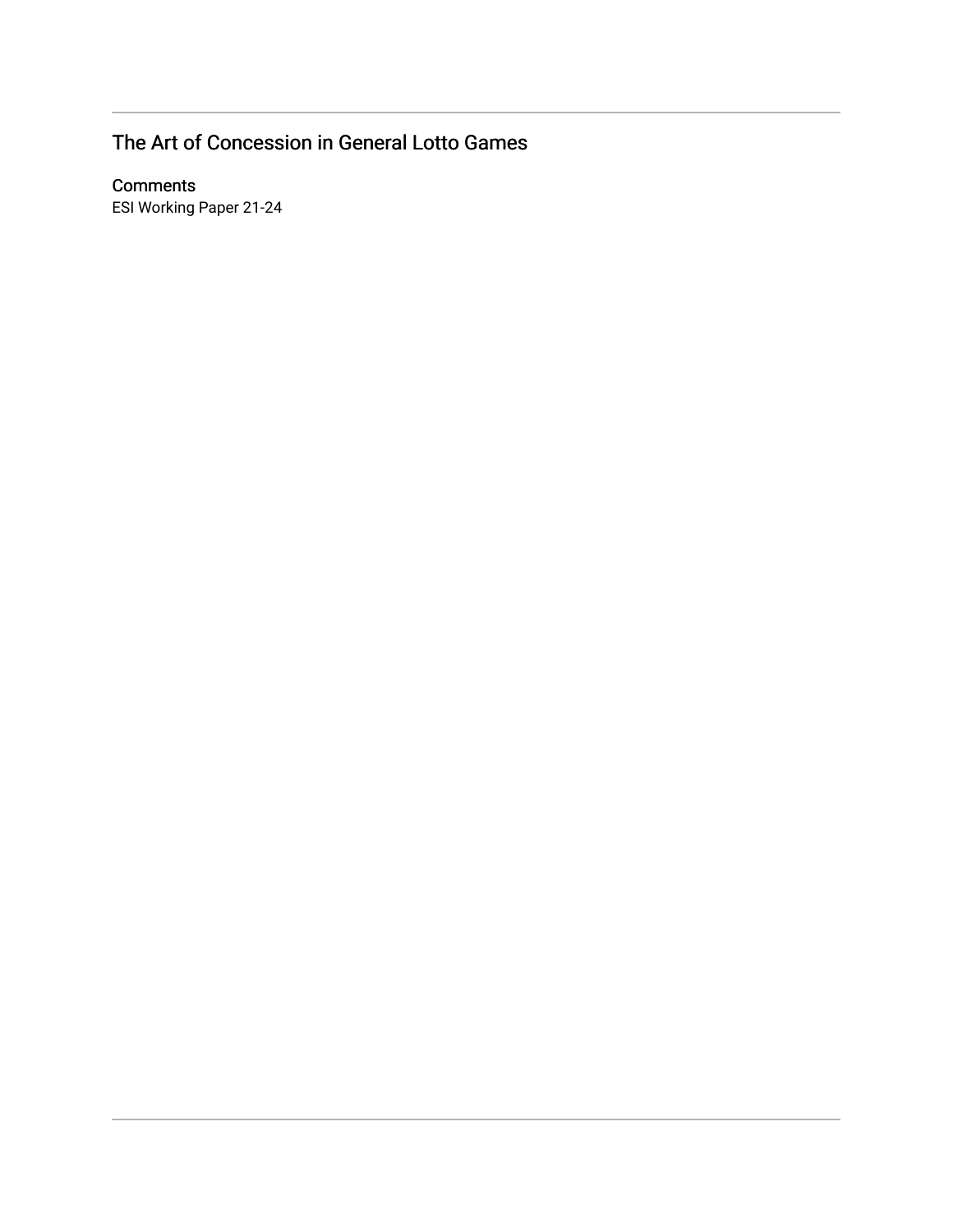# The Art of Concession in General Lotto Games<sup>\*</sup>

Rahul Chandan<sup>1</sup>, Keith Paarporn<sup>1</sup>, Dan Kovenock<sup>2</sup>, Mahnoosh Alizadeh<sup>1</sup>, and Jason R. Marden<sup>1</sup>

<sup>1</sup> University of California, Santa Barbara, Santa Barbara CA 93106, USA {rchandan,kpaarporn,alizadeh,jrmarden}@ucsb.edu

<sup>2</sup> Chapman University, One University Drive, Orange CA 92866, USA kovenock@chapman.edu

Abstract. Success in adversarial environments often requires investment into additional resources in order to improve one's competitive position. But, can intentionally decreasing one's own competitiveness ever provide strategic benefits in such settings? In this paper, we focus on characterizing the role of "concessions" as a component of strategic decision making. Specifically, we investigate whether a player can gain an advantage by either conceding budgetary resources or conceding valuable prizes to an opponent. While one might naïvely assume that the player cannot, our work demonstrates that – perhaps surprisingly – concessions do offer strategic benefits when made correctly. In the context of General Lotto games, we first show that neither budgetary concessions nor value concessions can be advantageous to either player in a 1-vs.-1 scenario. However, in settings where two players compete against a common adversary, we find opportunities for one of the two players to improve her payoff by conceding a prize to the adversary. We provide a set of sufficient conditions under which such concessions exist.

Keywords: Game theory · Resource allocation · General Lotto games

## 1 Introduction

Strategic advantages are often held by competitors that possess more budgetary resources that can be invested in more advanced technology, research, or surveillance in order to improve one's competitive position against opponents. Such factors are central to many domains that feature competitive interactions, such as airport security  $[20,27]$  $[20,27]$ , wildlife protection  $[30]$ , market economics [\[18\]](#page-16-3), and political campaigning [\[26\]](#page-16-4). In this paper, we analyze "concessions" as a viable, alternative component of strategic decision-making in adversarial environments. In particular, we seek to identify whether or not conceding one's competitive position can ever be advantageous. Intuitively, concessions would appear to be contradictory to the conventional wisdom on how to gain a strategic advantage, e.g., investing in more resources or information, as concessions weaken one's competitive position. Nonetheless, this paper demonstrates that such intuition is false as appropriately chosen concessions can often be strategically beneficial.

Within the framework of General Lotto games, we study two types of concessions. The first type, which we term *budgetary concessions*, involves willingly reducing one's resource budget. The act of "money burning" serves as an analogy for this type of concession. The second type of concession, which we term battlefield concessions, involves voluntary non-participation on a non-zero

<sup>⋆</sup> This work is supported by UCOP Grant LFR-18-548175, ONR grant #N00014-20-1-2359, AFOSR grants #FA9550-20-1-0054 and #FA9550-21-1-0203, and the Army Research Lab through the ARL DCIST CRA #W911NF-17-2-0181.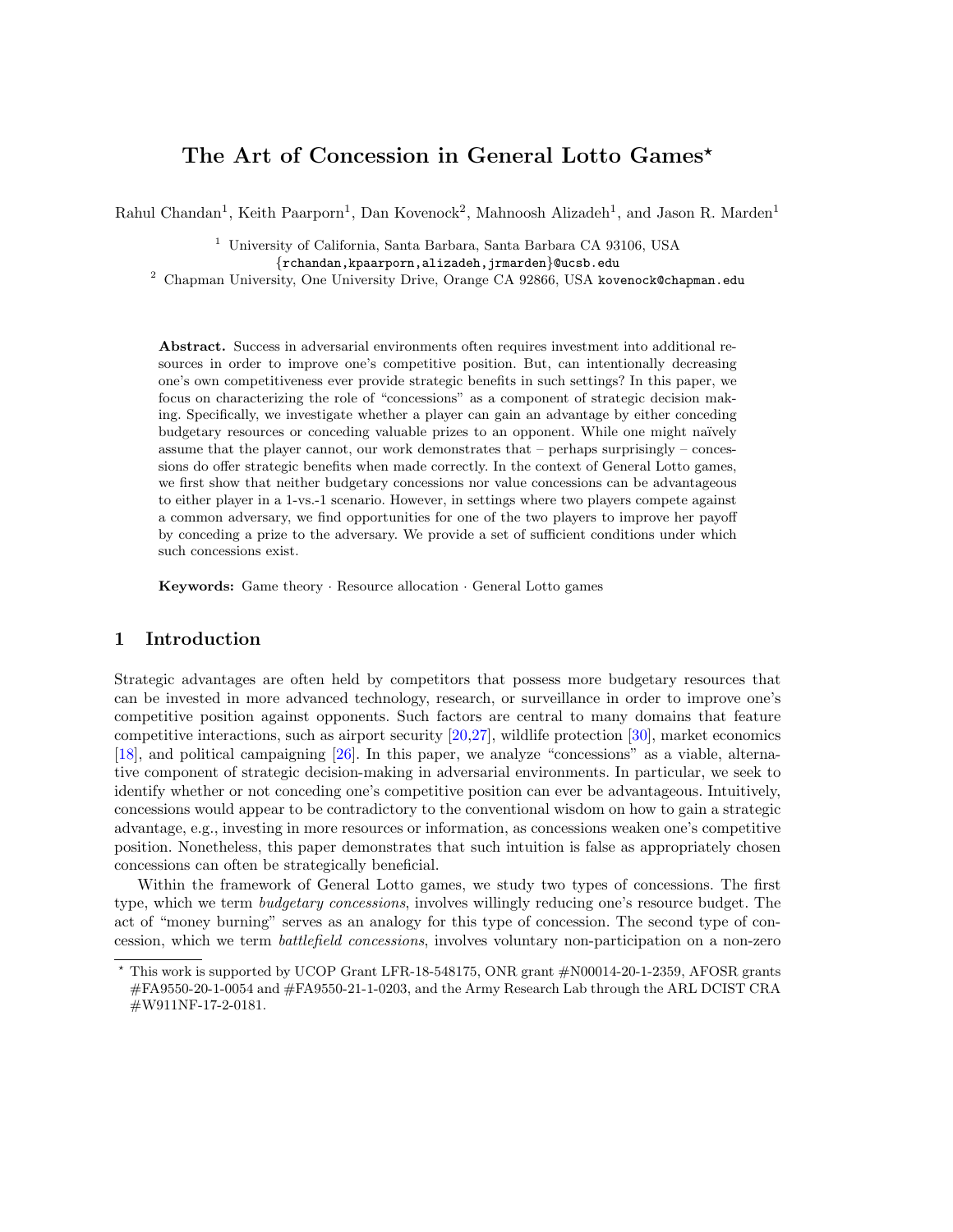valued battlefield. An appropriate analogy for this type of concession from economoics is "market abandonment". In these scenarios, we assume that concessions are announced to all other players immediately after they are made, such that the other players can respond strategically to the modified competitive environment.

General Lotto games, Colonel Blotto games, and other contest models offer a flexible framework to generate basic insights about the interplay between a competitor's performance guarantees and the amount of resources reserved for competition  $[3,6,9,13,14,23]$  $[3,6,9,13,14,23]$  $[3,6,9,13,14,23]$  $[3,6,9,13,14,23]$  $[3,6,9,13,14,23]$  $[3,6,9,13,14,23]$ . In common formulations, two opposing players have limited resource budgets to allocate to multiple battlefields. A player wins a battlefield and its associated value if she sends more resources than her opponent. To study the role of concessions as a strategic component, we continue this section with a brief overview of General Lotto games and describe our extensions that allow us to study concessions under this model. We also provide a summary of our contributions, namely, the identification of settings where concessions are beneficial. Finally, we draw connections between our work and the related literature.

#### <span id="page-3-0"></span>1.1 General Lotto games with concessions

The General Lotto game is played between two opposing players,  $A$  and  $B$ , who each have a limited budget of resources  $X_A, X_B \geq 0$ . The players compete over a set of n battlefields  $\mathcal{B} = \{1, \ldots, n\}$ , where a player wins a battlefield  $b \in \mathcal{B}$  and its value  $v_b \geq 0$  by allocating more resources to b than the opponent. The players make moves simultaneously (i.e., a one-shot game). Each player can use randomized allocations such that the resources spent do not exceed its limited budget in expectation. We denote an instance of the General Lotto game with  $GL(X_A, X_B, \mathbf{v})$ , where  $\mathbf{v} \in \mathbb{R}_{\geq 0}^n$ is the vector of battlefield valuations. The equilibrium strategies and payoffs in any instance are characterized in the existing literature [\[13,](#page-16-5)[15\]](#page-16-8), and we reproduce these in Section [2.](#page-6-0)

We consider the following extension in order to study the strategic role of concessions in General Lotto games: One of the players, say player B, has the option to either voluntarily reduce her own resource budget, or to voluntarily withdraw completely from a chosen battlefield, before engaging with  $A$  in the resulting General Lotto game. Specifically,  $B$  selects one of the following options:

- Budgetary concession: Player B selects some nonzero value  $x \in [0, X_B]$ , whereupon her resource budget is reduced from  $X_B$  to  $X_B - x$ .
- Battlefield concession: Player B selects a battlefield  $b \in \mathcal{B}$ . The value of the battlefield,  $v_b$ , is immediately awarded to player A.

The complete competitive interaction between A and B occurs in two stages. In Stage  $0, B$  decides to concede either budgetary resources or a battlefield to  $A$ , as described above. Player  $B$ 's decision in this stage then becomes binding and common knowledge. Subsequently, in Stage 1, the players engage in the resulting General Lotto game. If a budgetary concession of  $x \in [0, X_B]$  was made in Stage 0, the game  $GL(X_A, X_B - x, v)$  is played and the players receive their respective equilibrium payoffs. If a battlefield concession of  $b \in \mathcal{B}$  was made in Stage 0, the value  $v_b$  is immediately awarded to player A, and the game  $GL(X_A, X_B, v_{-b})$  is played. Here,  $v_{-b}$  is the vector of valuations for the battlefields  $\mathcal{B}\setminus\{b\}$ . We say that a player has a *beneficial concession* if there exists any concession such that the player secures a strictly higher payoff than her payoff in the nominal General Lotto game (i.e. without concessions). For example, if player  $B$  has a beneficial budgetary concession in the General Lotto game, then there exist parameters  $X_A, X_B > 0$ ,  $\mathbf{v} \in \mathbb{R}^n_{\geq 0}$  and  $x \in [0, X_B]$ such that B's equilibrium payoff is greater in  $GL(X_B - x, X_A, v)$  than in  $GL(X_B, X_A, v)$ . Our first contribution is as follows: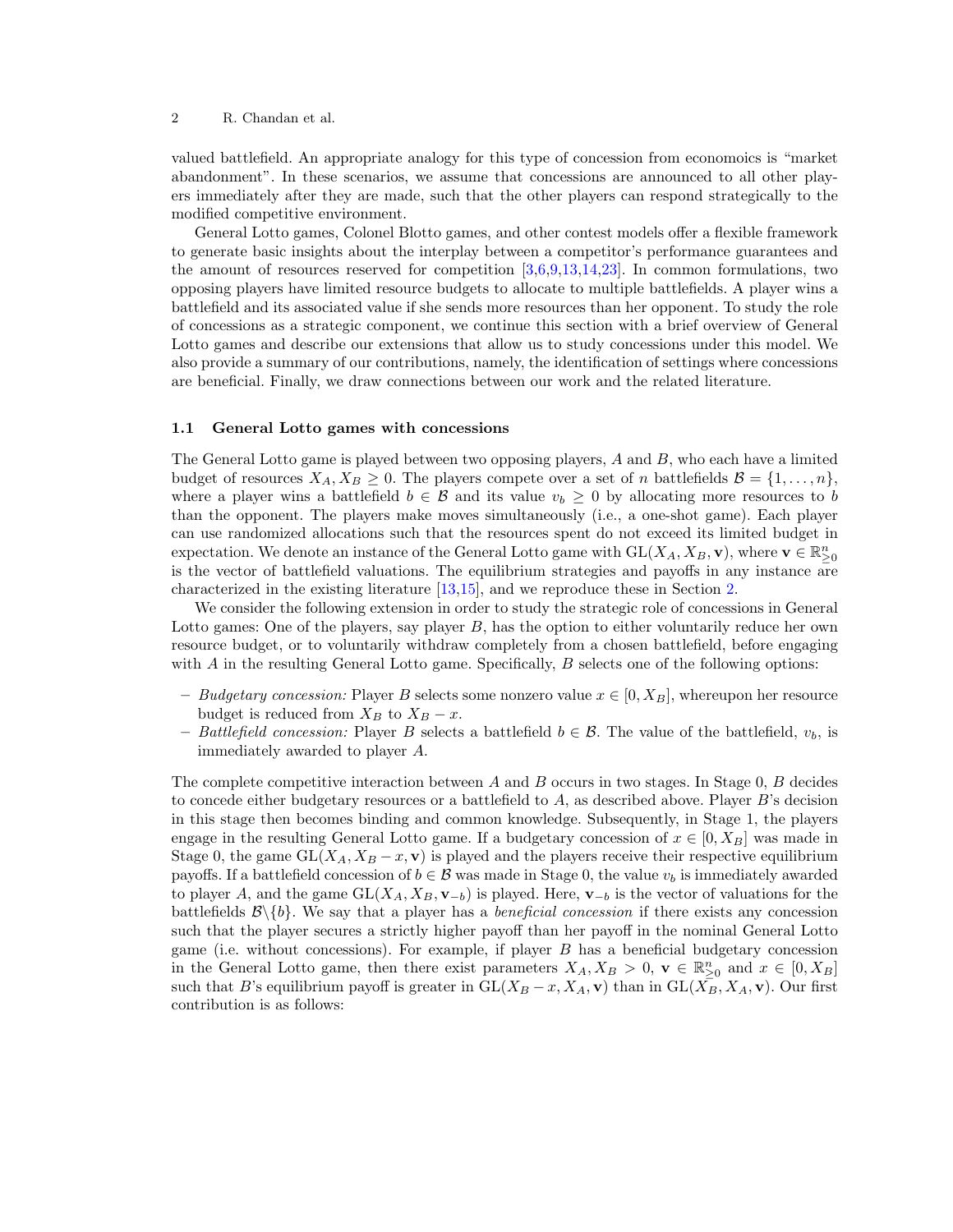Contribution 1. There never exist concessions of either type that improve a player's payoff in the General Lotto game (Proposition [1\)](#page-7-0).

#### 1.2 Three-player General Lotto games with concessions

Contribution #1 conforms with the conventional intuition that concessions only ever weaken one's position in competitive scenarios. We thus seek to address whether this phenomenon holds more generally. To that end, we shift our focus to a three-player setting, in which players  $B$  and  $C$  compete in General Lotto games against a common adversary A over two disjoint sets of battlefields  $B_B$ ,  $B_C$ whose valuations are given by the vectors  $\mathbf{v}_B, \mathbf{v}_C$ , respectively. This formulation was first proposed and studied in [\[16\]](#page-16-9). The top diagram in Figure [1a](#page-6-1) depicts a *nominal* three-player Lotto game (under no concession options). We consider the case where only player  $B$  has the option to make concessions. The competitive interaction occurs over three stages as follows, where players' actions become binding and common knowledge in subsequent stages:

- *Stage 0:* Player B decides to make either a budgetary or battlefield concession;
- Stage 1: Player A deploys resources  $X_{A,B}, X_{A,C} \geq 0$  to the two competitions against B and C, where  $X_{A,B} + X_{A,C} \leq X_A$  must be satisfied; and,
- $-$  Stage 2: Player A engages in the two resulting General Lotto games. If a budgetary concession of  $x \in [0, X_B]$  was made in Stage 0, then she plays the game  $GL(X_{A,B}, X_B - x, v_B)$  against player B. Else, if a battlefield concession of  $b \in \mathcal{B}_B$  was made in Stage 0, then she plays  $GL(X_{A,B}, X_{B}, \mathbf{v}_{B,-b})$  against B, where  $\mathbf{v}_{B,-b}$  denotes the vector of valuations for battlefields  $\mathcal{B}\backslash\{b\}$ . The game  $GL(X_{A,C}, X_C, \mathbf{v}_C)$  is played against player C.

The bottom diagram in Figure [1a](#page-6-1) depicts the scenario following a battlefield concession. In Stage 1, we assume player A employs an optimal division of resources such that her cumulative payoff from the two General Lotto games in Stage 2 is maximized. Such optimal divisions are characterized in the literature by [\[16\]](#page-16-9), and we reproduce these results in the forthcoming Section [2.](#page-6-0) In this threeplayer setting, we say that B has a beneficial concession if there exist any concessions such that B secures a strictly higher payoff than her payoff in the nominal three-player General Lotto game, i.e. if B were to make no concession in Stage 0. Our second contribution is as follows:

Contribution 2. In three-player General Lotto games, there never exist budgetary concessions that improve a player's payoff (Theorem [1\)](#page-10-0); however, there do exist battlefield concessions that can improve a player's payoff. Theorem [2](#page-11-0) provides a set of sufficient conditions for when such opportunities are available.

In the standard, two-player General Lotto game, we show that beneficial concessions do not exist, and, indeed, our result concerning budgetary concessions in the three-player General Lotto game further supports this naïve intuition. However, our results show that beneficial battlefield concessions do exist in three-player General Lotto games, contradicting the conventional wisdom on what constitute viable mechanisms for gaining strategic advantages. More generally, our results suggest that concessions do, in fact, represent reasonable strategic options in competitive interactions.

As our main objective is to establish whether it is possible that beneficial concessions exist in three-player General Lotto games, we consider budgetary concessions of value  $x \in [0, X_B]$  and show that  $x = 0$  maximizes player B's final payoff. Similarly, in the case of battlefield concessions, instead of considering possible values in the vector  $\mathbf{v}_B$ , we focus on identifying the battlefield concession value  $v \in [0, \Phi_B]$  that maximizes player B's final payoff, where  $\Phi_B$  is the cumulative value of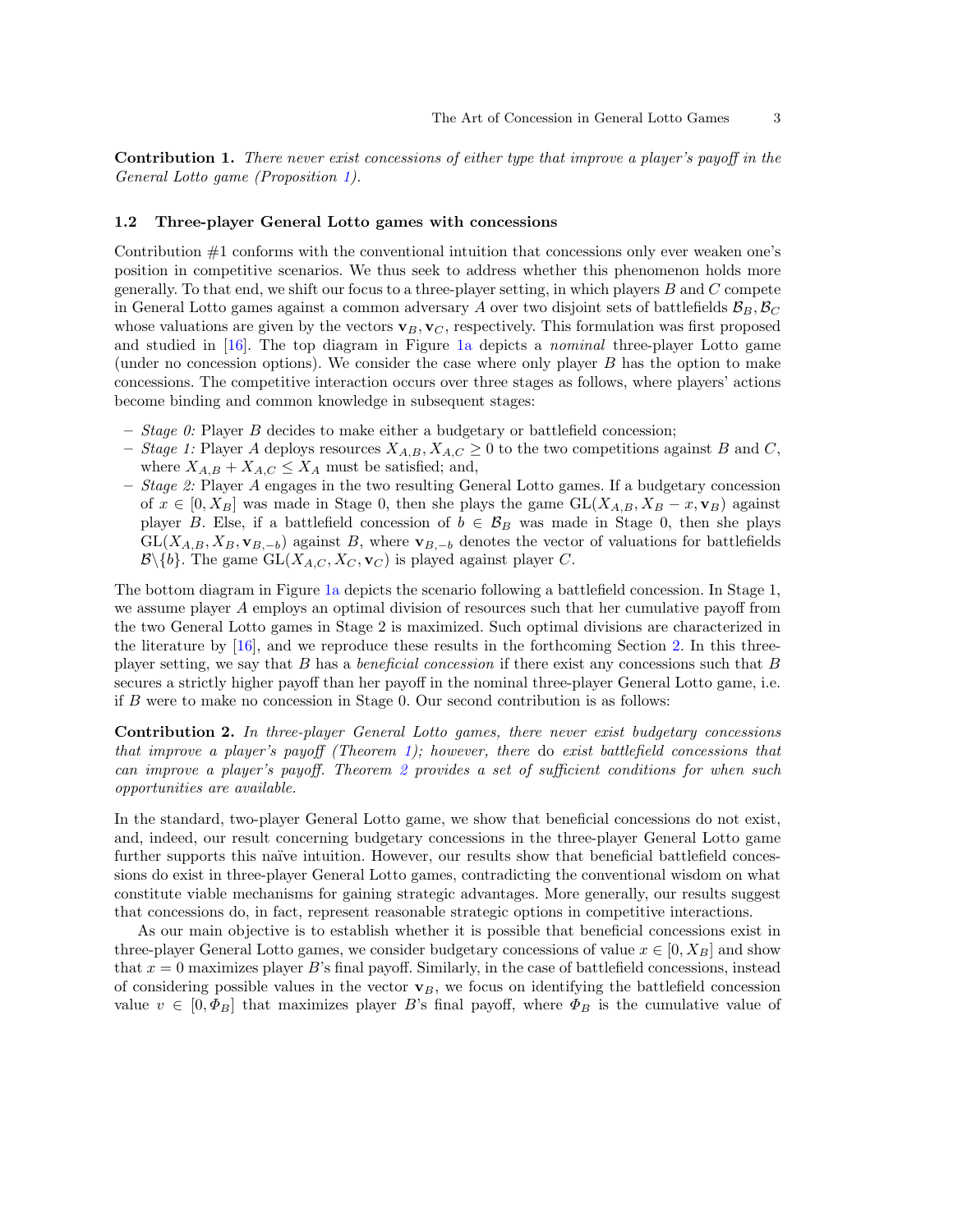battlefields in  $\mathcal{B}_B$ . When  $v > 0$ , B has a beneficial battlefield concession in any corresponding three-player General Lotto game with  $v_b = v$  for some battlefield  $b \in \mathcal{B}_B$ . In the following example, we identify the occurrence of beneficial battlefield concessions for player  $B$ , and the magnitude of B's payoff improvement under various parameterizations of the three-player General Lotto game:

Consider a three-player General Lotto game in which players' initial budget endowments satisfy  $X_A, X_B \in [0, 4]$  and  $X_C = 1$ , and where the cumulative battlefield values in fronts  $\mathcal{B}_B$  and  $\mathcal{B}_C$ are  $\Phi_B = 1.5$  and  $\Phi_C = 1$ , respectively. For every such game, we compare player B's payoff in the nominal game against her payoff after a battlefield concession of each value  $v \in [0, \Phi_B]$ , and identify the optimal battlefield concession value  $v^{\text{opt}}$ . Figure [1b](#page-6-1) illustrates the regime of initial player budgets in which there exist battlefield concessions of any value  $v \in [0, \Phi_B]$  such that player B's payoff in the resulting game is strictly higher than her payoff in the corresponding nominal game (i.e., the regime where there exists a beneficial battlefield concession for  $B$ ). Figure [1c](#page-6-1) shows the percentage improvement over player B's payoff in the nominal game associated with conceding the corresponding optimal battlefield concession value  $v^{\text{opt}}$ . We plot this percentage improvement for  $X_A \in [0, 2.5]$ , and  $X_B = 0.5$  (dashed line) or  $X_B = 1.25$  (solid line).

Intuitively, our results illustrate that battlefield concessions in the three-player General Lotto game – if done properly – can redirect more of player  $A$ 's budget toward player  $C$ 's set of battlefields, rather than drawing more of A's budget to B's remaining set of battlefields, as the remaining value on B's set of battlefields,  $\Phi_B - v^{\text{opt}}$ , becomes less of a priority for A. In a sense, the conceding player "appeases" the common adversary by freely offering up a portion of the cumulative battlefield value, and faces less competition as a result. The presence of the additional player  $C$  is critical for there to be benefits derived from such concessions. In contrast, budgetary concessions invite A to further pursue her contest against the weakened player B. A budgetary concession reduces B's strength with no change to the cumulative value of the battlefields. This increases the ratio between value and strength on  $\mathcal{B}_B$ , and leads to A seeking even more value from that front.

#### <span id="page-5-0"></span>1.3 Related Works

A primary line of research in Colonel Blotto games focuses on characterizing its equilibria. Since Borel's initial study [\[3\]](#page-15-0), many works have advanced this thread over the last one hundred years [\[2,](#page-15-3)[9](#page-15-2)[,15](#page-16-8)[,17,](#page-16-10)[23,](#page-16-7)[24,](#page-16-11)[28\]](#page-16-12). However, solutions to the most general settings remain as open problems. As such, there are several variants of the Colonel Blotto game that have been studied extensively, none more so than the General Lotto game [\[1,](#page-15-4)[13,](#page-16-5)[15,](#page-16-8)[19\]](#page-16-13). Notably, the players' equilibrium payoffs in the General Lotto games have been fully characterized [\[13](#page-16-5)[,15\]](#page-16-8). Due to its tractability, the General Lotto game is often adopted in studies of more complex adversarial environments, including engineering domains such as network security [\[7,](#page-15-5)[10,](#page-15-6)[25\]](#page-16-14) and the security of cyber-physical systems [\[5,](#page-15-7)[12\]](#page-16-15).

Our work in this paper is closest to a recent thread in the literature on similar sequential Colonel Blotto and General Lotto games, where players have the option to publicly announce their strategic intentions ahead of play. The three-player General Lotto game was first introduced in [\[16\]](#page-16-9), who study their own variant model where in Stage 0, players  $B$  and  $C$  have the opportunity to form an alliance that takes the form of a unilateral budgetary transfer between the players. It is shown that there are cases in which the two players can make unilateral budgetary transfers that are mutually beneficial. Subsequent work in [\[11,](#page-16-16)[12\]](#page-16-15) considers similar settings where the two players can decide to add battlefields in addition to transferring resources amongst each other. Counter-intuitively, under this model, both the players achieve better payoff if the transfers are publicly announced to their adversary. The authors of [\[4\]](#page-15-8) identify a sufficient condition for when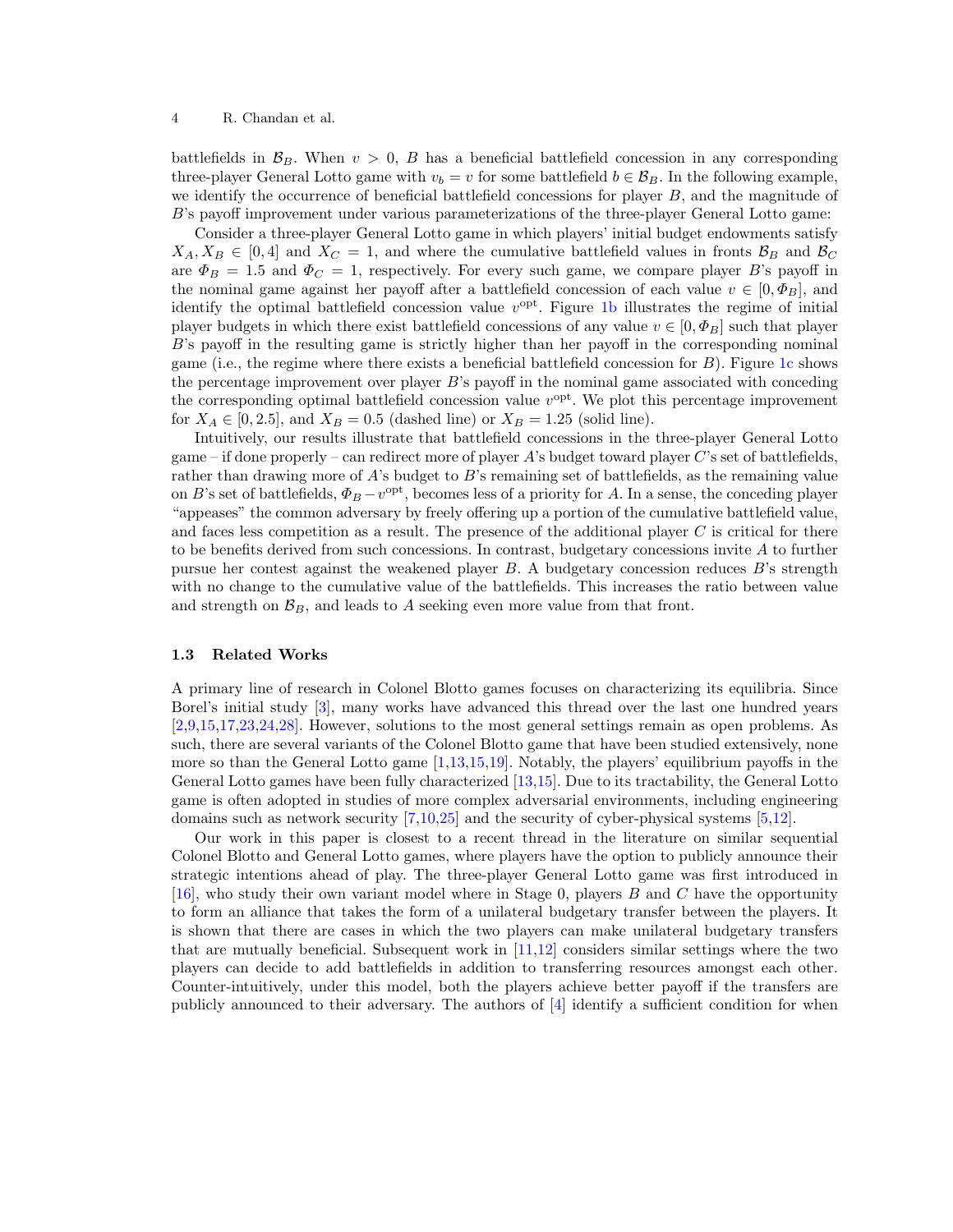<span id="page-6-1"></span>

Fig. 1: (a) The top diagram depicts the nominal three player General Lotto game, where the adversary  $(A)$ must decide how to divide its endowment to two separate fronts of battlefields, with cumulative values of  $\Phi_B$ and  $\Phi_C$ , respectively. The optimal division for A and the resulting payoffs are well-known from the literature [\[16\]](#page-16-9). The bottom diagram shows a scenario where player B concedes a battlefield of value  $v \in [0, \Phi_B]$ . The adversary responds by re-calculating her optimal division based on the modified environment. We seek to answer whether  $B$  can benefit from concessions. (b) The parameter region (in blue) where player  $B$  has an incentive to concede battlefields. Here, we set  $X<sub>C</sub> = 1$  and the total valuations of the two fronts are  $\Phi_B = 1.5, \Phi_C = 1.$  (c) The percentage improvement over player B's payoff in the nominal three player game (without concessions) associated with the optimal battlefield concession. We plot the improvements when  $X_B = 0.5$  (dashed line) and  $X_B = 1.25$  (solid line) for all values  $X_A \in [0, 2.5]$ , as depicted in (b).

publicly pre-committing resources to battlefields offers strategic advantages in the same three player setting. Pre-commitments are a broader class of concessions, where instead of giving away value, the pre-committing player puts a price in terms of budgetary resources on a battlefield. The precommitment of resources is also studied in [\[29\]](#page-16-17), but in a different context that involves favouritism. In that work, a one-shot Colonel Blotto game is studied where resources are pre-allocated nonstrategically over the various battlefields. More broadly, interest in the role of pre-emption and information in contests has popularized the analysis of sequential versions of these game models in which one player leads the strategic interaction and the other follows (see, e.g.,  $[8,21,22]$  $[8,21,22]$  $[8,21,22]$ ). Though the selection of concessions under our proposed framework is also sequential, we note that the players' strategic interactions still occur simultaneously in the final stage.

The formation of alliances such as those studied in  $[11,12,16]$  $[11,12,16]$  $[11,12,16]$  is often not possible, either because mechanisms for coordination between the agencies are not available or because the agencies' budgets are not directly transferable. In contrast, concessions offer a means for a player to improve her competitive position, even when mutual coordination is not possible. Another notable difference between concessions and alliances is that, while alliances can only lead to mutually beneficial outcomes for the players involved, our results suggest that any benefits derived from concessions by one player must come at an expense to the other.

### <span id="page-6-0"></span>2 Model

In this section, we review useful background on the standard, two-player General Lotto game, then formalize the three-player General Lotto game model.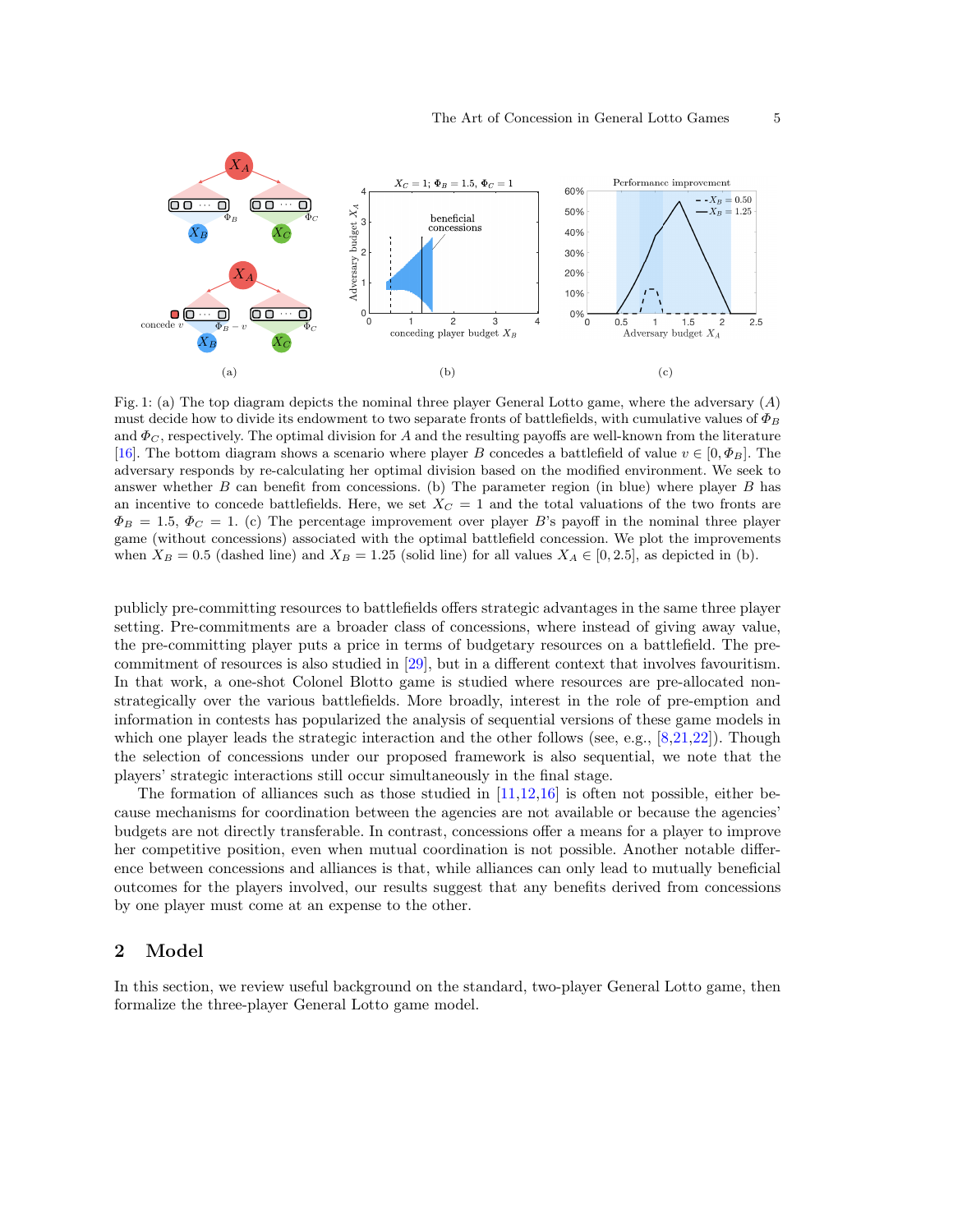#### 2.1 Background on General Lotto games

The standard General Lotto game consists of two players A and B with respective, fixed budgets  $X_A, X_B > 0$  competing over the set of n battlefields  $\mathcal{B} = \{1, \ldots, n\}$  (i.e., front). A player wins on a battlefield b by allocating more budget to b than her opponent, and otherwise loses on  $b<sup>3</sup>$  $b<sup>3</sup>$  $b<sup>3</sup>$ . For each battlefield  $b \in \mathcal{B}$ , the winning player receives her value  $v_b \geq 0$ , while the losing player receives zero. Let  $\mathbf{v} \in \mathbb{R}_{\geq 0}^n$  denote the vector of battlefield values. An allocation is any vector  $\mathbf{x} \in \mathbb{R}_{\geq 0}^n$ , where  $x_b$  denotes the amount of budget allocated to battlefield b. An admissible strategy for each player  $i \in \{A, B\}$  is an *n*-variate distribution  $F_i$  on  $\mathbb{R}^n_{\geq 0}$  that satisfies the following budget constraint:

<span id="page-7-2"></span>
$$
\mathbb{E}_{\mathbf{x}\sim F_i}\left[\sum_{b\in\mathcal{B}}x_b\right] \le X_i.
$$
\n(1)

Intuitively, a player may select any distribution over vectors  $\mathbf{x} \in \mathbb{R}^n_{\geq 0}$  such that the budget expenditure does not exceed her budget in expectation. Each player aims to maximize the expected value won over the battlefields. We observe that the game is a two-player, constant-sum game played in a single stage (Stage 1), and that an instance of the game can be succinctly denoted as  $GL(X_A, X_B, \mathbf{v})$ . The General Lotto game is a relaxation of the Colonel Blotto game [\[3\]](#page-15-0), in which the players' allocations must satisfy the budget constraint with probability 1.

The equilibrium characterization of the General Lotto game is well-understood [\[13,](#page-16-5)[15\]](#page-16-8), and each instance  $GL(X_A, X_B, v)$  is known to admit unique equilibrium payoffs as follows:

**Fact 1.** Let  $GL(X_A, X_B, \mathbf{v})$  denote an instance of the General Lotto game, and  $\Phi = \sum_{b \in \mathcal{B}} v_b$ . The equilibrium payoff to player  $i \in \{A, B\}$  is  $\Phi \cdot L(X_i, X_{-i})$ , where

$$
L(X_i, X_{-i}) = \begin{cases} \frac{X_i}{2X_{-i}} & \text{if } X_i \le X_{-i} \\ 1 - \frac{X_{-i}}{2X_i} & \text{if } X_i > X_{-i}, \end{cases} \tag{2}
$$

and  $-i \in \{A, B\} \setminus \{i\}$  is the opposing player.

As discussed in Section [1.1,](#page-3-0) concessions in the two player General Lotto game can be considered by introducing an additional stage (Stage 0) that occurs before the players engage in the General Lotto game (Stage 1). Recall that, in Stage 0, player B makes either a budgetary concession or battlefield concession, which then becomes binding and common knowledge before Stage 1 is played. In the following proposition, we show that neither type of concession can ever increase a player's payoff over her payoff in the nominal General Lotto game:

<span id="page-7-0"></span>**Proposition 1.** Consider the General Lotto game with  $X_A, X_B \geq 0$  and  $\Phi \geq 0$ . Neither player can benefit from either a budgetary or battlefield concession.

*Proof.* We consider the scenario where player  $B$  makes either a budgetary or battlefield concession in Stage 0. Since we make no assumption on the players' relative strengths, considering player B's perspective is without loss of generality.

Firstly, from the equilibrium payoffs identified in Fact [1,](#page-7-2) if player B makes a budgetary concession, i.e.,  $X'_B \le X_B$ , then it follows that  $\Phi \cdot L(X'_B, X_A) \le \Phi \cdot L(X_B, X_A)$  since, for fixed y,  $L(x, y)$ is monotonically increasing in  $x$ . Second, and finally, if player  $B$  makes a battlefield concession, i.e.,  $\Phi' \leq \Phi$ , then  $\Phi' \cdot L(X_B, X_A) \leq \Phi \cdot L(X_B, X_A)$  since L is nonnegative. □

<span id="page-7-1"></span><sup>&</sup>lt;sup>3</sup> In the case that the players allocate the same amount of budget to a battlefield, the player with higher overall budget is conventionally awarded the win. However, the choice of tie-breaking rule has no effect on equilibrium characterizations of General Lotto games [\[15\]](#page-16-8), and hence, our results.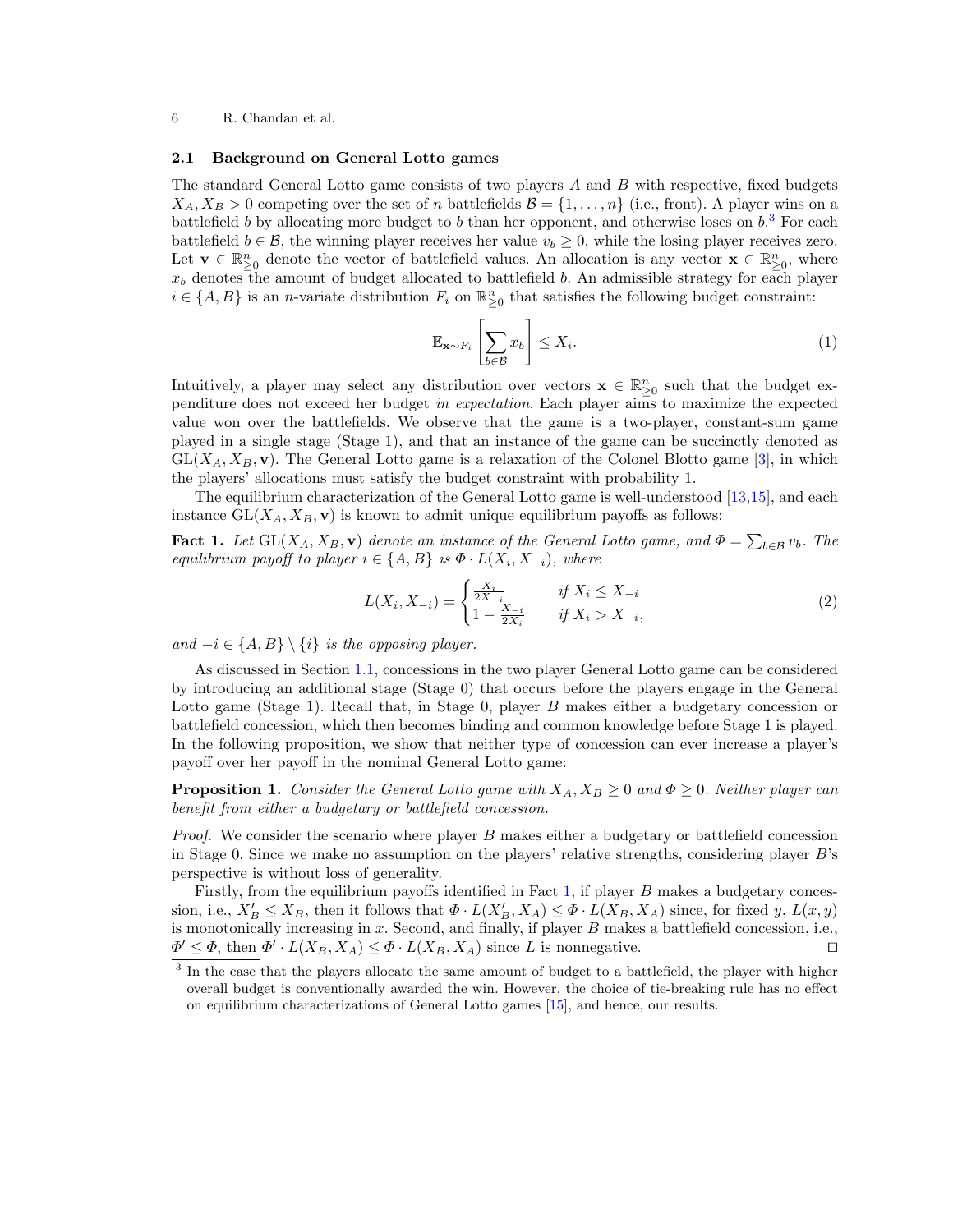#### 2.2 Three-player General Lotto games with concessions

We have shown that concessions cannot provide payoff improvements in the two-player General Lotto game. Thus, we consider the three-player game model proposed in [\[16\]](#page-16-9) for the remainder of this manuscript. This game consists of players A, B and C with respective budgets  $X_A, X_B, X_C > 0$ . Player A is engaged in simultaneous General Lotto games against the players B and C over the respective, disjoint fronts  $\mathcal{B}_B$  and  $\mathcal{B}_C$ . The game is played in two stages: in Stage 1, player A allocates her budget between the two fronts; and, in Stage 2, the two resulting General Lotto games are played. In Stage 2, players  $B$  and  $C$  receive the payoffs from their respective General Lotto games, and player A receives the sum of her expected payoffs from both General Lotto games. An instance of the game can be succinctly denoted as  $3GL(X_A, X_B, X_C, V_B, V_C)$ , where  $V_i$  denotes the vector of battlefield values in front  $\mathcal{B}_i$ ,  $i \in \{B, C\}$ . As we have already done with the standard General Lotto game, we propose a variation on the three-player General Lotto model that includes a preliminary stage (Stage 0) in which player B makes either a budgetary or battlefield concession. Below, we formalize the three stages of this variant, which we term the *three-player General Lotto* game with concessions, where it is assumed that the players' actions in each stage become binding and common knowledge in subsequent stages:

- $-$  *Stage 0:* Player *B* selects one of the following concession formats:
	- Budgetary concession: Player B discards a portion of her budget  $x \in (0, X_B]$ ; or,
- Battlefield concession: Player B commits to allocating zero budget to a battlefield  $b \in \mathcal{B}_B$ .
- Stage 1: Player A allocates  $X_{A,B}, X_{A,C} \geq 0$  of her budget to the fronts  $B_B$  and  $B_C$ , respectively, such that  $X_{A,B} + X_{A,C} \leq X_A$  holds.
- $-$  Stage 2: Player A engages players B and C in the two resulting General Lotto games. If B made a budgetary concession of  $x \in (0, X_B]$  in Stage 0, then A and B play the game  $GL(X_{A,B}, X_B - x, v_B)$ . Else, if B made a battlefield concession of  $b \in \mathcal{B}_B$ , then A and B play the game GL( $X_{A,B}, X_B, \mathbf{v}_{B,-b}$ ), where  $\mathbf{v}_{B,-b}$  denotes the vector of valuations for battlefields  $\mathcal{B}_B \setminus \{b\}$ . Players A and C play the game GL( $X_{A,C}, X_C, V_C$ ). Player A's payoff is the sum of her expected payoffs in the two General Lotto games, and of  $v<sub>b</sub>$  only if player B selected to concede the battlefield b in Stage 0. Each player  $i \in \{B, C\}$  receives the expected payoff from her corresponding General Lotto game against A.

In order to identify player B's optimal strategy in Stage 0 of the game we must first understand player A's strategic behaviour in Stage 1. The allocation rule that maximizes A's cumulative payoff in Stage 2 was characterized by Kovenock and Roberson [\[16\]](#page-16-9). We summarize this result below:

<span id="page-8-0"></span>Fact 2. Consider Stage 1 of the three-player General Lotto game where the players' budgets are normalized (w.l.o.g.) such that  $X_A = 1$  and  $X_B, X_C > 0$ . Let  $\Phi_B, \Phi_C > 0$  denote the cumulative value of non-conceded battlefields in the fronts  $B_B$  and  $B_C$ , respectively. Define  $\mathcal{R}_{1i}$ ,  $\mathcal{R}_{2i}$ ,  $\mathcal{R}_{3i}$  and  $\mathcal{R}_4$ ,  $i \in \{B, C\}$  as the following regions:

$$
\mathcal{R}_{1i}(\Phi_i, \Phi_{-i}) := \{ (X_i, X_{-i}) \text{ s.t. } \Phi_i/\Phi_{-i} > \max\{ (X_i)^2, 1 \} / (X_i X_{-i}) \}
$$
  
\n
$$
\cup \{ (X_i, X_{-i}) \text{ s.t. } X_i < 1 \text{ and } \Phi_i/\Phi_{-i} = 1 / (X_i X_{-i}) \}
$$
  
\n
$$
\mathcal{R}_{2i}(\Phi_i, \Phi_{-i}) := \{ (X_i, X_{-i}) \text{ s.t. } \Phi_i/\Phi_{-i} > X_i / X_{-i} \text{ and } 0 < 1 - \sqrt{\Phi_i X_i X_{-i}/\Phi_{-i}} \le X_{-i} \}
$$
  
\n
$$
\mathcal{R}_{3i}(\Phi_i, \Phi_{-i}) := \{ (X_i, X_{-i}) \text{ s.t. } \Phi_i/\Phi_{-i} \ge X_i / X_{-i} \text{ and } 1 - \sqrt{\Phi_i X_i X_{-i}/\Phi_{-i}} > X_{-i} \}
$$
  
\n
$$
\mathcal{R}_4(\Phi_i, \Phi_{-i}) := \{ (X_i, X_{-i}) \text{ s.t. } \Phi_i/\Phi_{-i} = X_i / X_{-i} \text{ and } X_i + X_{-i} \ge 1 \}.
$$

Player A's optimal allocation  $X_{A,i}$  is determined in closed-form as follows: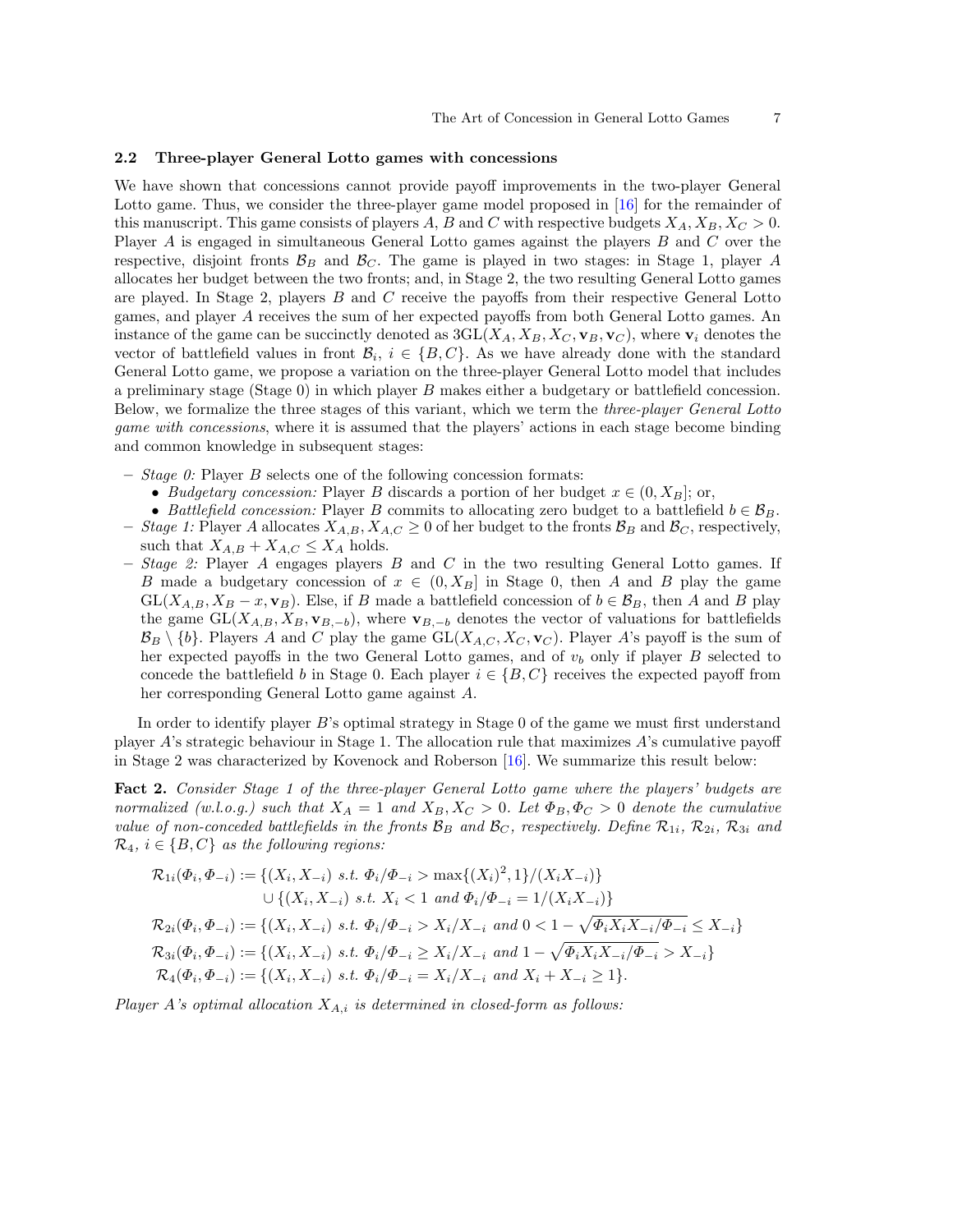$-If(X_i, X_{-i}) \in \mathcal{R}_{1i}(\Phi_i, \Phi_{-i}), \text{ then } X_{A,i} = 1.$  $-$  If (X<sub>i</sub>, X<sub>−i</sub>) ∈ R<sub>2i</sub>( $Φ_i$ ,  $Φ_{-i}$ ), then X<sub>A,i</sub> =  $\sqrt{Φ_i X_i X_{-i}/Φ_{-i}}$ .  $− \textit{If } (X_i, X_{-i}) \in \mathcal{R}_{3i}(\Phi_i, \Phi_{-i}), \textit{ then } X_{A,i} = \sqrt{\Phi_i X_i} / (\sqrt{\Phi_i X_i} + \sqrt{\Phi_{-i} X_{-i}}).$  $-If(X_i, X_{-i}) \in \mathcal{R}_4(\Phi_i, \Phi_{-i}),$  then any  $X_{A,i} \in [1 - X_{-i}, X_i]$  is optimal,

where  $X_{A,-i} = 1 - X_{A,i}$  in all the above cases.

Observe that the result above can be applied in Stage 1, whether or not player  $B$  makes a concession. If player B makes no concessions (i.e., the nominal game), then her payoff in Stage 2 is  $\Phi_B \cdot L(X_B, X_{A,B})$ , where we use  $X_{A,B}$  here to denote player A's optimal allocation to the front  $B_B$  in Stage 1 when there is no concession. Otherwise, if player B makes a budgetary concession of  $x \in (0, X_B]$ , then her payoff in Stage 2 is  $\Phi_B \cdot L(X_B - x, X'_{A,B})$ , and if player B makes a battlefield concession of  $b \in \mathcal{B}_B$ , then her payoff in Stage 2 is  $(\Phi_B - v_b) \cdot L(X_B, X''_{A,B})$ , where we use  $X'_{A,B}$  and  $X''_{A,B}$  here to denote player A's optimal allocation in Stage 1 to the General Lotto game against player B in response to the budgetary and battlefield concessions, respectively. Crucially, observe that player B translates the point  $(X_B, X_C)$  to the left by making budgetary concessions, and alters the parametric regions identified in Fact [2](#page-8-0) by making battlefield concessions.

The following observations will be important in the proofs of the forthcoming results:

- i.  $X_{A,B} > X_B$  holds in regions  $\mathcal{R}_{1B}$  (if  $X_B < 1$ ),  $\mathcal{R}_{2B}$ ,  $\mathcal{R}_{3B}$  and  $\mathcal{R}_{3C}$ , while  $X_{A,B} \le X_B$  holds in regions  $\mathcal{R}_{1B}$  (if  $X_B \ge 1$ ),  $\mathcal{R}_{1C}$ ,  $\mathcal{R}_{2C}$  and  $\mathcal{R}_4$ .
- ii. The closed-form expressions of player  $A$ 's optimal allocation and, thus, all of the players' payoffs – are identical in regions  $\mathcal{R}_{3B}$  and  $\mathcal{R}_{3C}$ . Thus, it is equivalent to denote the union of the parametric regions  $\mathcal{R}_{3i}(\Phi_i, \Phi_{-i}), i \in \{B, C\}$ , simply by  $\mathcal{R}_3(\Phi_B, \Phi_C)$ . Further, note that any point  $(X_B, X_C)$  in  $\mathcal{R}_3$  must satisfy  $X_B + X_C < 1$  since  $X_{A,i} > X_i$ ,  $i \in \{B, C\}$ .
- iii. As shown in Figure [2\(](#page-10-1)a), the point  $(X_B, X_C)$  translates to the left in the  $(X_B, X_C)$ -plane following a budgetary concession by player B. On the other hand, the regions identified in Fact [2](#page-8-0) remain unperturbed.
- iv. In contrast, the concession of a battlefield with value  $\hat{v}$  does not translate the point  $(X_B, X_C)$ , but rather modifies the regions identified in Fact [2,](#page-8-0) as shown in Figure [2\(](#page-10-1)b). In particular, the line  $X_C = \Phi_C X_B / \Phi_B$  which serves as the boundary between the regions  $\mathcal{R}_{1B} \cup \mathcal{R}_{2B}$  and  $\mathcal{R}_{1C} \cup \mathcal{R}_{2C}$  (i.e., the median line) rotates counterclockwise about the origin following a battlefield concession by player B. Crucially, since the points on the  $(X_B, X_C)$ -plane remain stationary, a point  $(X_B, X_C)$  can move from one region to another (i.e., *transit*) following a battlefield concession by either player.

## 3 Main Results

All of the results in this section focus on concessions in the three-player General Lotto game from the perspective of player B. However, by flipping the players' labels, all the results apply identically to concessions from the perspective of player C. Throughout this section, we refer to concessions that strictly improve the player's payoff above her payoff in the nominal setting as beneficial budgetary and battlefield concessions.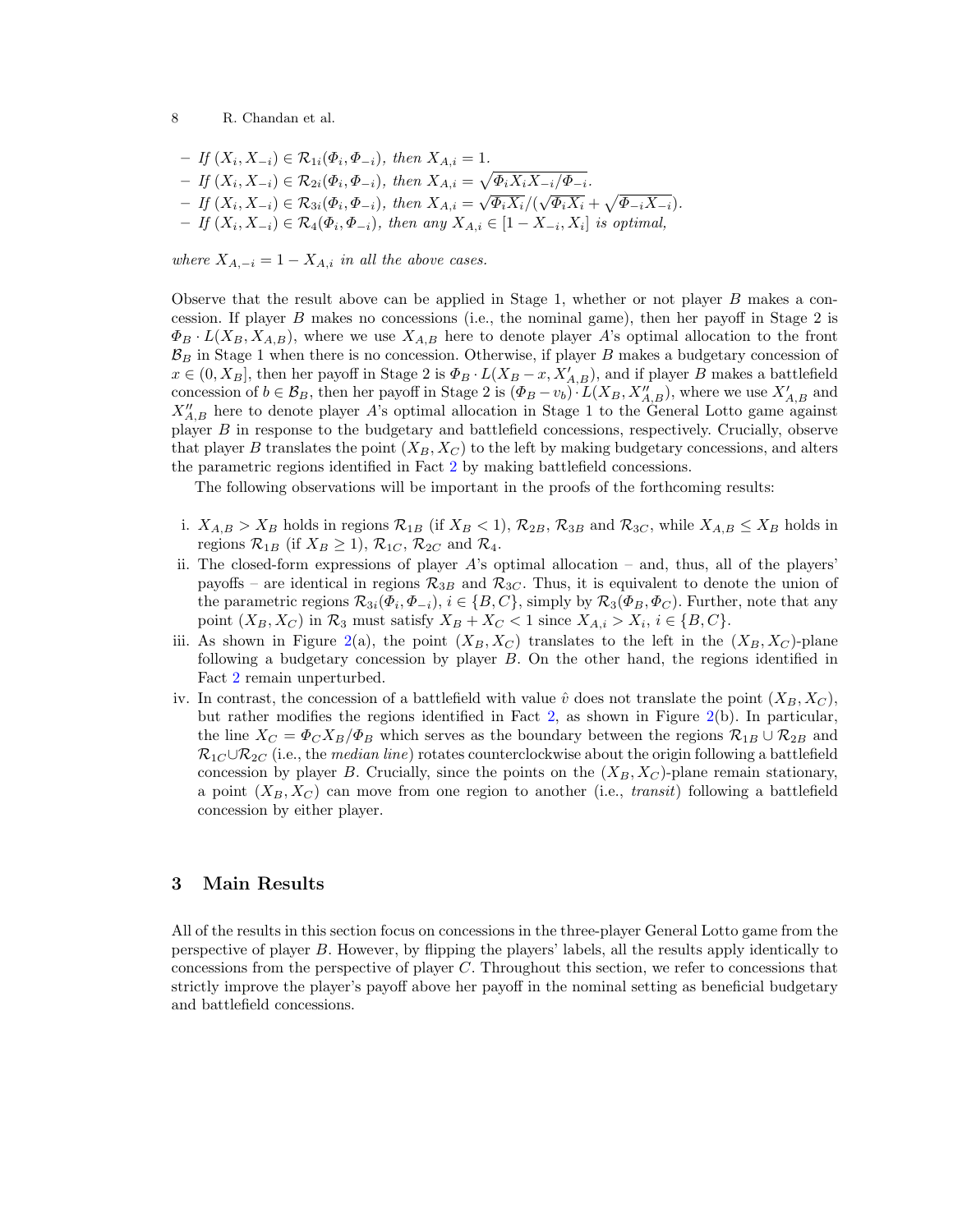<span id="page-10-1"></span>

Fig. 2: The regions dividing the possible player budgets  $(X_B, X_C)$  in Stage 2, as derived in [\[16\]](#page-16-9) and reviewed in Fact [2.](#page-8-0) (a) Illustration of the Stage 1 regions in the three-player General Lotto game with  $\Phi_B = \Phi_C$ . The solid, black lines depict the borders between the labelled regions. In blue, we depict the impact of a budgetary concession: the point  $(X_B, X_C) = (2, 0.5)$  translates to the left to  $(X_B - x, X_C) = (1, 0.5)$  after player B makes a budgetary concession of  $x = 1$ . (b) We depict the impact of a battlefield concession within the same setting as (a), but where B makes a battlefield concession of b with  $v_b = \Phi_C/4$ . The solid, black lines depict the borders between the regions for no concession (i.e.,  $\mathcal{R}_j(\Phi_B, \Phi_C)$ ), while the dotted, blue lines depict the borders between the regions after the concession of b (i.e.,  $\mathcal{R}_j(\Phi_B - v_b, \Phi_C)$ ). Observe that all points on the plot, including  $(X_B, X_C) = (1.25, 1.375)$ , remain stationary, while the regions change. Notably,  $(X_B, X_C)$  is in region  $\mathcal{R}_{1B}$  if no concession is made, and in  $\mathcal{R}_{1C}$  after the concession of battlefield b.

<span id="page-10-0"></span>Budgetary concessions. We first focus on budgetary concessions, and show that players cannot improve their payoffs by making such concessions.

**Theorem 1.** Consider the three-player General Lotto game with  $X_A = 1$ ,  $X_B, X_C \geq 0$  and  $\Phi_B, \Phi_C \geq 0$ . Player B cannot benefit from a budgetary concession.

We present the proof of Theorem [1](#page-10-0) in Appendix [A,](#page-13-0) for ease of presentation. As the proof is fairly technical, we provide an intuitive interpretation for the reader's convenience. Suppose player B makes a budgetary concession of  $x \in (0, X_B]$ . Observe that the budgetary concession leaves player B more vulnerable to attacks from player A, since her budget is lowered, but the cumulative value of the battlefields in front  $\mathcal{B}_B$  remains unchanged. As a result, the adversary will seek either the same or greater payoff from the front  $\mathcal{B}_B$ . In the best case, the amount of payoff that the adversary extracts from the front  $\mathcal{B}_B$  will stay the same, as is the case if the pairs  $(X_B, X_C)$  and  $(X_B - x, X_C)$ are both in  $\mathcal{R}_{1C}(\Phi_B, \Phi_C)$ , i.e., player A still sends no budget to  $\mathcal{B}_B$ . In all other settings, player B's payoff will strictly decrease after a budgetary concession.

Battlefield concessions. Next, we focus on battlefield concessions. Here, we are concerned with identifying instances in which a battlefield concession is beneficial for player  $B$ , i.e.,  $B$ 's resulting payoff is higher than in the nominal game. In particular, we seek conditions on the budgets  $X_A$ ,  $X_B$ , and  $X_C$ , and the players' front values  $\Phi_B$  and  $\Phi_C$  for which there exists a beneficial battlefield concession. Note here that we are not concerned with the particular vectors of battlefield valuations  $\mathbf{v}_B, \mathbf{v}_C$  that constitute each front. As such, we allow player B to have full choice over the conceded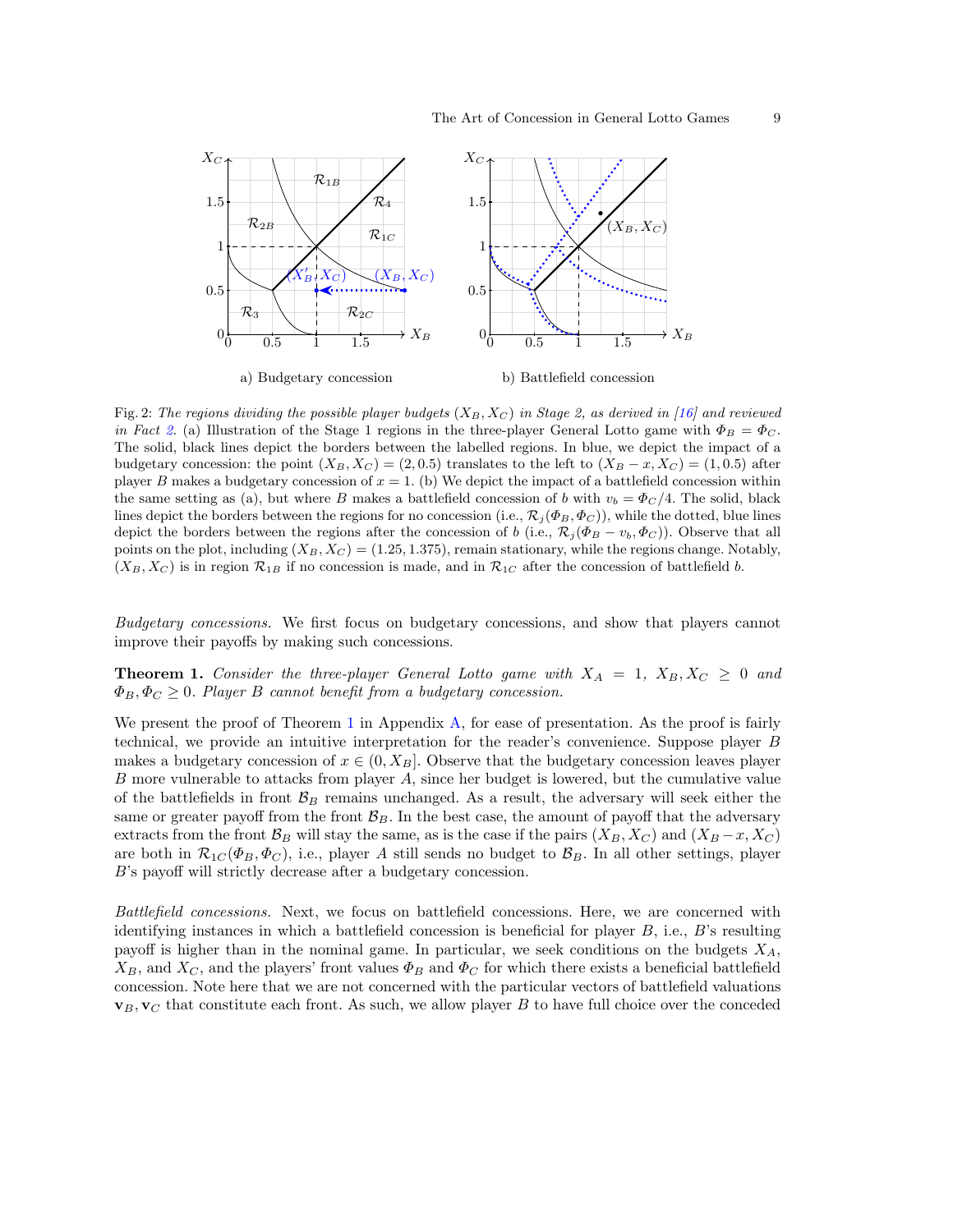value  $v \in [0, \Phi_B]$ . Our next result identifies sufficient conditions for the existence of beneficial battlefield concessions in any three-player General Lotto game.

<span id="page-11-0"></span>**Theorem 2.** Consider the three-player General Lotto game with  $X_A = 1$ ,  $X_B, X_C \geq 0$  and  $\Phi_B, \Phi_C \geq 0$ . Let  $v^* = \Phi_B - \Phi_C X_B/X_C$ . The following conditions characterize sufficient conditions under which player B has a beneficial battlefield concession of value  $v_b = v^*$ .

(i) If  $(X_B, X_C) \in \mathcal{R}_{1B}(\Phi_B, \Phi_C)$  and  $X_B, X_C \ge 1$ , then  $v^* < \Phi_B/(2X_B)$ ; (ii) If  $(X_B, X_C) \in \mathcal{R}_{1B}(\Phi_B, \Phi_C)$ ,  $X_B \ge 1$  and  $X_C < 1$ , then

$$
(\Phi_B - v^*) \cdot \left[1 - \frac{1 - \sqrt{\Phi_C X_B X_C / (\Phi_B - v^*)}}{2X_B}\right] > \Phi_B \cdot \left(1 - \frac{1}{2X_B}\right);
$$

(iii) If  $(X_B, X_C) \in \mathcal{R}_{1B}(\Phi_B, \Phi_C)$ ,  $X_B < 1$  and  $X_C \ge 1$ , then  $v^* < \Phi_B \cdot (1 - X_B/2)$ ; (iv) If  $(X_B, X_C) \in \mathcal{R}_{1B}(\Phi_B, \Phi_C)$ , and  $X_B, X_C < 1$ , then

$$
(\Phi_B - v^*) \cdot \left[1 - \frac{1 - \sqrt{\Phi_C X_B X_C / (\Phi_B - v^*)}}{2X_B}\right] > \frac{\Phi_B X_B}{2}.
$$

(v) If  $(X_B, X_C) \in \mathcal{R}_{2B}(\Phi_B, \Phi_C)$  and  $X_C \ge 1$ , then

$$
v^* < \Phi_B \cdot \left[1 - \frac{X_B}{2\sqrt{\Phi_B X_B X_C/\Phi_C}}\right]; \text{ and,}
$$

.

$$
(vi) \ \ If \ (X_B, X_C) \in \mathcal{R}_{2B}(\Phi_B, \Phi_C), \ X_C < 1 \ \ and \ X_B + X_C \ge 1, \ then
$$
\n
$$
(\Phi_B - v^*) \cdot \left[1 - \frac{1 - \sqrt{\Phi_C X_B X_C / (\Phi_B - v^*)}}{2X_B}\right] > \frac{\Phi_B X_B}{2\sqrt{\Phi_B X_B X_C / \Phi_C}}
$$

We present the proof of Theorem [2](#page-11-0) in Appendix [B,](#page-14-0) for ease of presentation. In place of the proof, we devote the remainder of this section to developing the intuition about this positive result.

First, we explain the significance of the value  $v^*$  defined in the claim of Theorem [2.](#page-11-0) Observe that  $v^*$  is precisely the battlefield value that satisfies  $(\Phi_B - v^*)/X_B = \Phi_C/X_C$ . Thus, when  $X_B + X_C \ge 1$ and the point  $(X_B, X_C)$  is nominally in one of the regions  $\mathcal{R}_{1B}(\Phi_B, \Phi_C)$  or  $\mathcal{R}_{2B}(\Phi_B, \Phi_C)$ , player B can concede a battlefield of value  $v_b = v^* + \epsilon$ ,  $\epsilon \to 0^+$ , to alter the regions in such a way that  $(X_B, X_C)$  is in either  $\mathcal{R}_{1C}(\Phi_B - v_b, \Phi_C)$  (when  $X_C \ge 1$ ) or  $\mathcal{R}_{2C}(\Phi_B - v_b, \Phi_C)$  (when  $X_C < 1$ ). Note that if  $X_B + X_C < 1$  instead, then the concession of the battlefield of value  $v_b$  satisfies  $(X_B, X_C) \in \mathcal{R}_3(\Phi_B - v_b, \Phi_C)$ , and does not offer any benefit to B.

Next, we consider simulation results identifying the parameter regime in which our conditions for beneficial battlefield concessions hold. In Figure [3,](#page-12-0) we plot player B's optimal battlefield concession, where the players' budgets are normalized such that  $X_A = 1$ , and  $X_B, X_C \in [0, 1.2]$ . In each of the panels, the cumulative values of battlefields in the two fronts are as follows: Figure [3a](#page-12-0) has  $\Phi_B = 1, \Phi_C = 0.5$ , Figure [3b](#page-12-0) has  $\Phi_B = 1, \Phi_C = 1$ , and Figure [3c](#page-12-0) has  $\Phi_B = 1, \Phi_C = 2$ . Player B has no beneficial concession in the white area. The various regions  $\mathcal{R}_i$ , defined in Fact [2,](#page-8-0) are divided by solid, black lines. The coloured areas' labels coincide with the conditions identified in the claim of Theorem [2.](#page-11-0)

As seen in Figure [3](#page-12-0) and the definitions of Conditions  $(i)$ –(vi), the set of beneficial battlefield concessions we identify appear in regions where the ratio between the cumulative value of the battlefields in front  $\mathcal{B}_B$  and B's initial budget endowment,  $\Phi_B/X_B$ , is greater than the ratio  $\Phi_C/X_C$ , and the players  $B$  and  $C$  together possess enough budget to force  $A$  to prioritize one of her General Lotto games over the other (i.e.,  $\Phi_B/X_B > \Phi_C/X_C$  and  $X_B + X_C \ge 1$ ). In such scenarios, player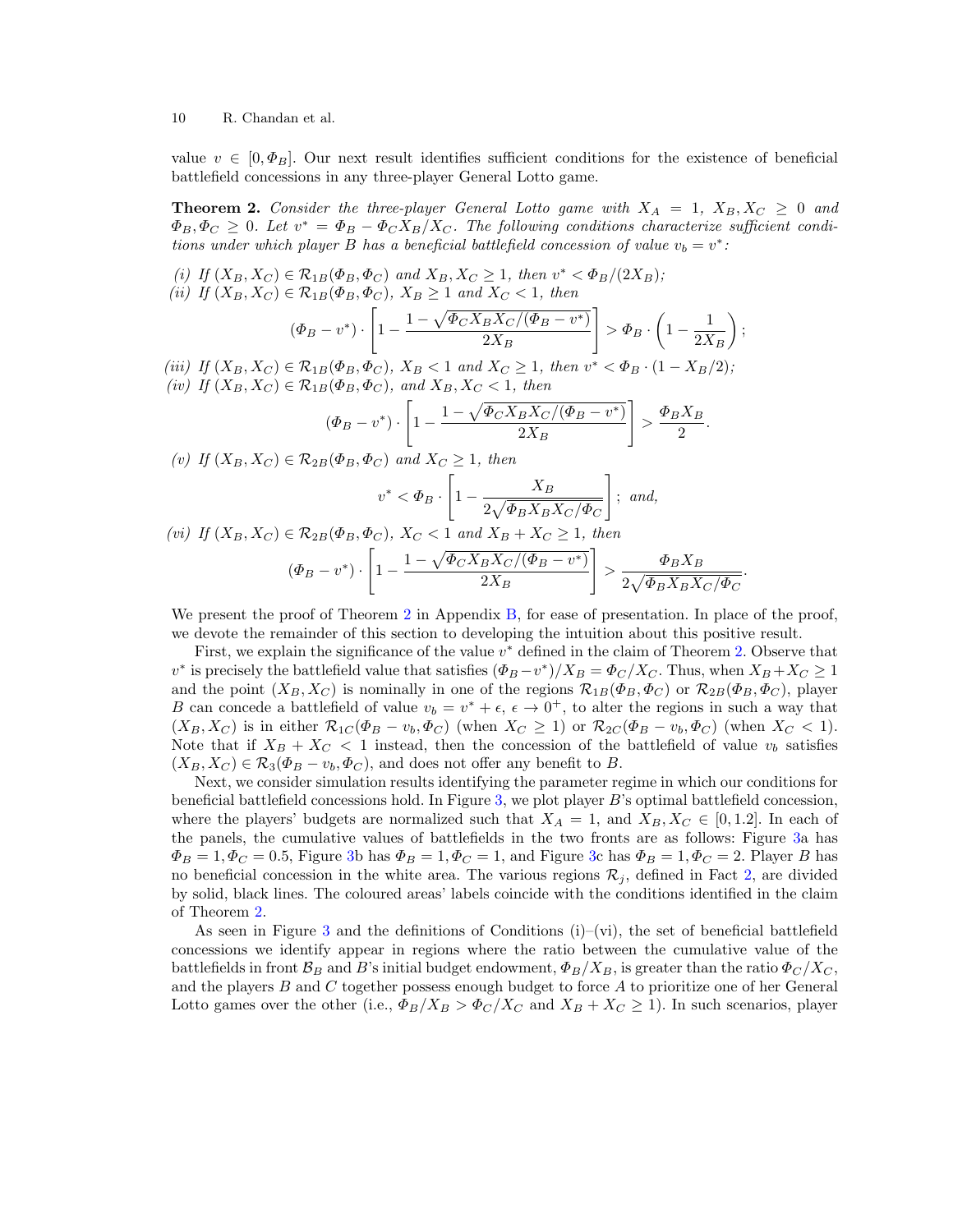<span id="page-12-0"></span>

Fig. 3: Existence of beneficial battlefield concessions for player B. The coloured regions correspond with our sufficient conditions for beneficial battlefield concessions for player B under normalized player budgets (i.e.,  $X_A = 1$ , for  $X_B, X_C \in [0, 1.2]$  and (a)  $\Phi_B = 1, \Phi_C = 0.5$ , (b)  $\Phi_B = 1, \Phi_C = 1$ , and (c)  $\Phi_B = 1, \Phi_C = 2$ . The white area coincide with the points  $(X_B, X_C)$  for which our sufficient conditions are not met. The solid, black lines divide the  $(X_B, X_C)$ -plane into the various regions, where  $\mathcal{R}_{1C}$ ,  $\mathcal{R}_{2C}$  and  $\mathcal{R}_3$  are as labelled in plot (a),  $\mathcal{R}_{2B}$  is at the top left of each plot (not labelled), and  $\mathcal{R}_{1B}$  does not appear. In each of the coloured areas, it is beneficial for player  $B$  to concede a battlefield of value  $v^*$ , and the different coloured areas' labels coincide with Conditions  $(i)$ –(vi), all of which are defined in the claim of Theorem [2.](#page-11-0)

A primarily pursues her General Lotto game against B in the nominal game. By conceding enough battlefield value  $v \in [0, \Phi_B]$  such that  $(\Phi_B - v)/X_B < \Phi_C/X_C$ , player B can force A to prioritize her game against C instead. Interestingly, if the difference between  $\Phi_B/X_B$  and  $\Phi_C/X_C$  is moderate, then the gains from shifting  $A$ 's attention outweigh the loss of the forfeited battlefield's value. If the difference between  $\Phi_B/X_B$  and  $\Phi_C/X_C$  is too high, however, then too much value v must be conceded by  $B$  to minimize her conflict with  $A$ , and the gains will not outweigh the losses.

In Section [1.3,](#page-5-0) we briefly describe the variant of the three-player General Lotto game studied in  $[16]$ . Recall that, in their variant, the players B and C have the opportunity to negotiate an alliance which entails a unilateral transfer of budgetary resources in Stage 0 of the game, and that cases are identified in which forming an alliance is mutually beneficial for B and C. The results in [\[16\]](#page-16-9) suggest that mutually beneficial alliances only occur when the difference between the ratios  $\Phi_B/X_B$  and  $\Phi_C/X_C$  is sufficiently large. In contrast, our findings show that beneficial battlefield concessions only exist when the ratios  $\Phi_B/X_B$  and  $\Phi_C/X_C$  are close. This comparison suggests that, if there are significant asymmetries in the players' strengths relative to the values of their respective contests, then cooperative mechanisms, such as alliances, provide strategic advantages; meanwhile, if differences in players' relative strengths are small, then unilateral mechanisms such as battlefield concessions prevail.

### 4 Conclusions and Future Work

In this paper, we considered the viability of "concessions" as a component of strategic decisionmaking in adversarial environments. We considered two types of concessions: *budgetary concessions*, where a competitor voluntarily reduces one's resource budget, and *battlefield concessions*, where a player voluntarily forfeits a certain prize to her adversary. Intuitively, concessions should not offer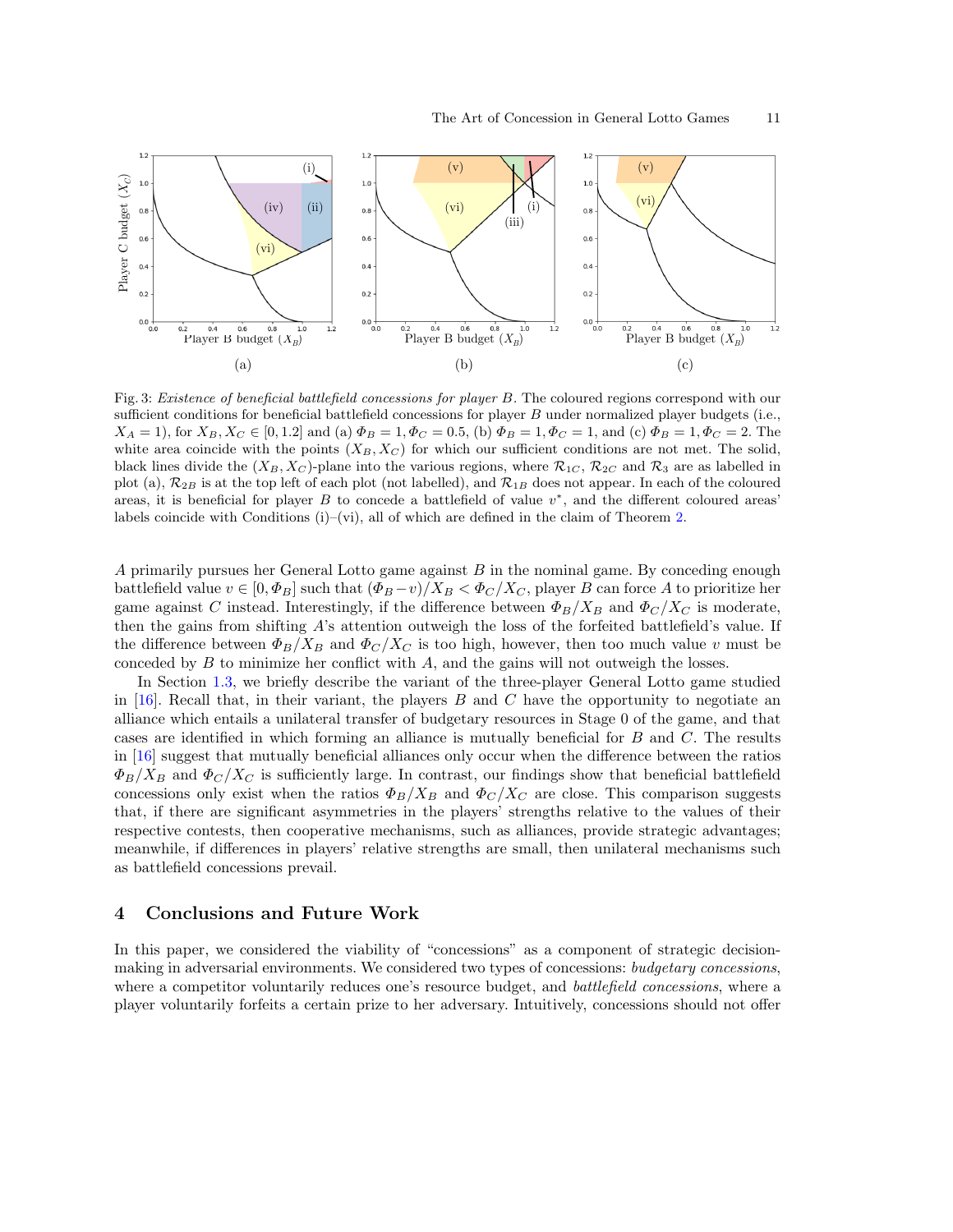strategic advantages as they weaken one's competitive position. However, we demonstrated that they do offer benefits if made correctly. We studied concessions under the framework of General Lotto games, where we showed that neither type of concession offers benefits under the two-player model. However, in settings where two players compete against a common adversary, we showed that one of the two players can often improve her payoff by conceding a battlefield to the adversary.

This work provides several avenues for future study. First, we have shown that conceding battlefields is beneficial when General Lotto games are the underlying model of conflict. However, we suspect this phenomenon is robust to larger classes of models, e.g., Tullock and other contest success functions. Second, considering a richer setting wherein both players can simultaneously make concessions to the adversary opens questions of what strategic outcomes are possible. Finally, though we have studied concessions as a strategic component in two- and three-player settings, broader forms of strategic pre-commitments and more general interaction networks could be considered.

## <span id="page-13-0"></span>A Proof of Theorem [1](#page-10-0)

*Proof.* The proof amounts to showing that player B's payoff is nonincreasing for any budgetary concession  $x \in (0, X_B]$  such that  $(X_B - x, X_C)$  is in any of the regions  $\mathcal{R}_j$ .

We first consider the scenario where  $(X_B, X_C) \in \mathcal{R}_{1C}(\Phi_B, \Phi_C)$ . Recall that, in this scenario, player A commits no budget to the battlefields in the front  $\mathcal{B}_B$ . Thus, player B's payoff before the concession is  $\Phi_B$ , the highest possible payoff. Furthermore,  $(X_B - x, X_C) \in \mathcal{R}_{1C}(\Phi_B, \Phi_C)$  can only hold if  $(X_B, X_C) \in \mathcal{R}_{1C}(\Phi_B, \Phi_C)$  as well, since the value  $1 - \sqrt{\Phi_C(X_B - x)X_C/\Phi_B}$  is increasing in x. If  $(X_B - x, X_C) \in \mathcal{R}_4(\Phi_B, \Phi_C)$ , then any budgetary concession  $x' < x$  would be in either  $\mathcal{R}_{1C}$  or  $\mathcal{R}_{2C}$ , since  $X_B + X_C \ge 1$  in  $\mathcal{R}_4$ , while any budgetary concession  $x' > x$  would be in either  $\mathcal{R}_{1B}$ ,  $\mathcal{R}_{2B}$ or  $\mathcal{R}_3$ . Thus, conceding any amount  $x' < x$  would guarantee B greater payoff since  $X_{A,B} = 1-X_{A,C}$ , and  $X_{A,C} = 1$  in  $\mathcal{R}_{1C}$  and  $X_{A,C} > X_C$  in  $\mathcal{R}_{2C}$  whereas  $X_{A,C} \in [\max\{0, 1 - X_B\}, \min\{1, X_C\}]$  in  $\mathcal{R}_4$ . Further, conceding any amount  $x' > x$  cannot guarantee B greater payoff since  $X_{A,B} = 1$  in  $\mathcal{R}_{1B}$ , and  $X_{A,B} > X_B$  in  $\mathcal{R}_{2B}$  and  $\mathcal{R}_3$ , whereas  $X_{A,B} \in [\max\{0, 1 - X_C\}, \min\{1, X_B\}]$  in  $\mathcal{R}_4$ . In all other regions, we show that player  $B$ 's payoff is strictly decreasing in x by checking the partial derivative with respect to  $x \geq 0$ :

If  $(X_B - x, X_C) \in \mathcal{R}_{1B}(\Phi_B, \Phi_C)$  and  $X_B - x > 1$ , then

$$
\frac{\partial}{\partial x}\Phi_B \left[1 - \frac{1}{2(X_B - x)}\right] = -\frac{\Phi_B}{2(X_B - x)^2} < 0.
$$

Else, if  $(X_B - x, X_C) \in \mathcal{R}_{1B}(\Phi_B, \Phi_C)$  and  $X_B - x \leq 1$ , then

$$
\frac{\partial}{\partial x}\frac{\Phi_B(X_B - x)}{2} = -\frac{\Phi_B}{2} < 0.
$$

If  $(X_B - x, X_C) \in \mathcal{R}_{2B}(\Phi_B, \Phi_C)$ , then

$$
\frac{\partial}{\partial x}\frac{\Phi_B(X_B - x)}{2\sqrt{\frac{\Phi_B(X_B - x)X_C}{\Phi_C}}} = -\frac{\Phi_B}{4\sqrt{\frac{\Phi_B(X_B - x)X_C}{\Phi_C}}} < 0.
$$

If  $(X_B - x, X_C) \in \mathcal{R}_{2C}(\Phi_B, \Phi_C)$ , then

$$
\frac{\partial}{\partial x}\Phi_B\left[1-\frac{1-\sqrt{\frac{\Phi_C(X_B-x)X_C}{\Phi_B}}}{2(X_B-x)}\right] = -\frac{\Phi_B\left[2-\sqrt{\frac{\Phi_C(X_B-x)X_C}{\Phi_B}}\right]}{4(X_B-x)^2} < 0,
$$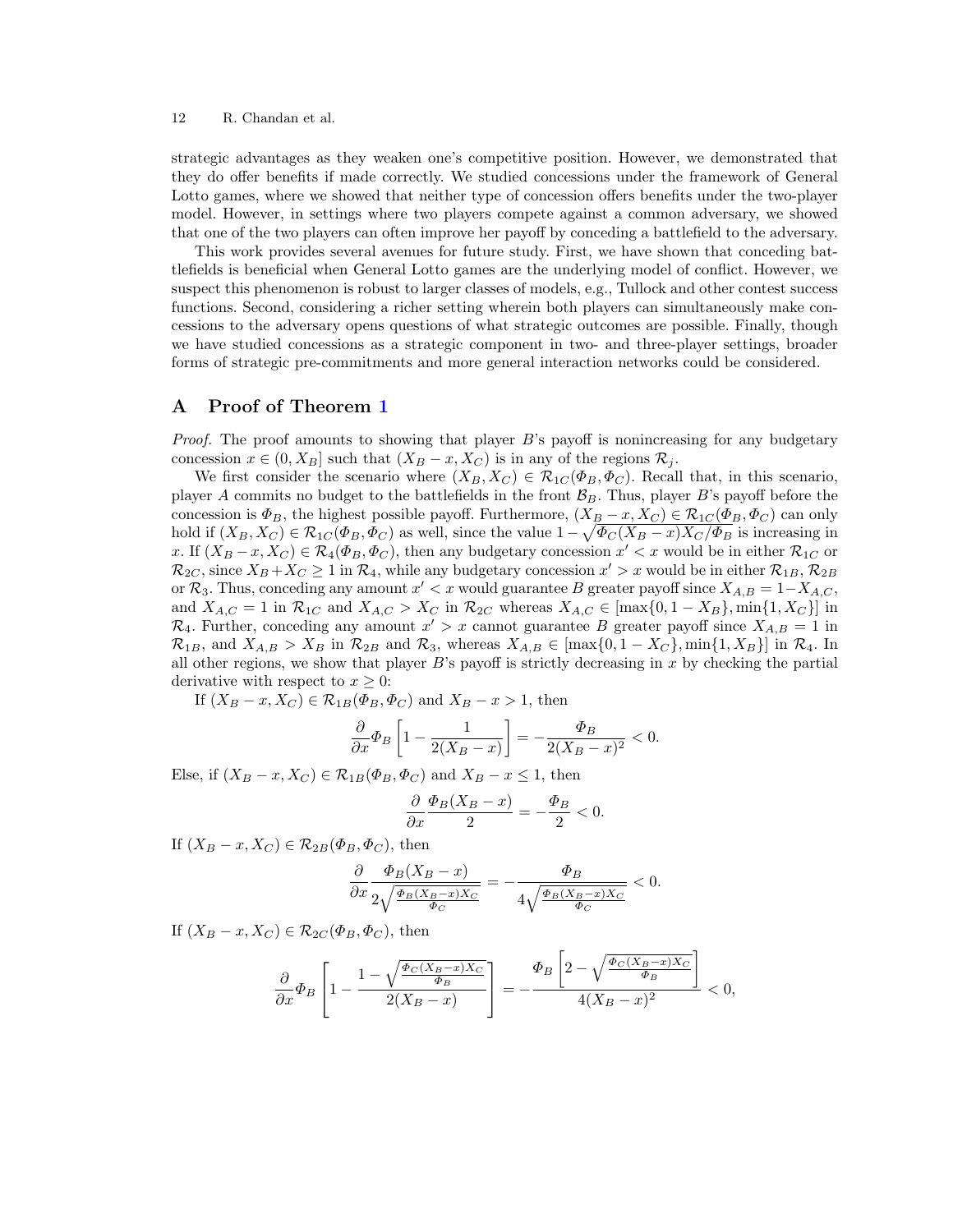which is strictly negative as the condition  $1 - \sqrt{\Phi_C (X_B - x) X_C / \Phi_B} \ge 0$  must hold in  $\mathcal{R}_{2C}$ . Finally, if  $(X_B - x, X_C) \in \mathcal{R}_3(\Phi_B, \Phi_C)$ , then

$$
\frac{\partial}{\partial x}\frac{\Phi_B(X_B-x)}{2\frac{\sqrt{\Phi_B(X_B-x)}}{\sqrt{\Phi_B(X_B-x)}+\sqrt{\Phi_C X_C}}}=-\frac{\Phi_B}{2}-\frac{\Phi_B\sqrt{\Phi_C X_C}}{4\sqrt{\Phi_B(X_B-x)}}<0.
$$

This concludes the proof. □

# <span id="page-14-0"></span>B Proof of Theorem [2](#page-11-0)

Before presenting the proof, we note that, in the case of battlefield concessions, we can disregard the scenario when  $(X_B, X_C) \in \mathcal{R}_4(\Phi_B - v, \Phi_C)$ , for any  $v \in [0, \Phi_B]$ . To see why, consider a battlefield concession of value v such that  $(X_B, X_C)$  is in  $\mathcal{R}_4$ , i.e.,  $X_B + X_C \geq 1$  and  $(\Phi_B - v)/X_B = \Phi_C/X_C$ . Observe that by conceding a battlefield of value slightly greater than v (i.e.,  $v' = v + \epsilon$  for  $\epsilon \to$  $(0^+)$ , player B obtains strictly higher payoff as  $(X_B, X_C)$  now falls in region  $\mathcal{R}_{1C}$  (if  $X_C \ge 1$ ) or region  $\mathcal{R}_{2C}$  (if  $X_C < 1$ ). Thus, in the following proof, we assume that any point  $(X_B, X_C)$  with  $X_B + X_C \ge 1$  will transit directly from  $\mathcal{R}_{1B}(\Phi_B - v, \Phi_C)$  (if  $X_B \ge 1$ ) or  $\mathcal{R}_{2B}(\Phi_B - v, \Phi_C)$  (if  $X_B < 1$ , to  $\mathcal{R}_{1C}(\Phi_B - v, \Phi_C)$  (if  $X_C \ge 1$ ) or  $\mathcal{R}_{2C}(\Phi_B - v, \Phi_C)$  (if  $X_C < 1$ ), as v is increased, without first passing through  $\mathcal{R}_4$ .

Proof. The proof amounts to verifying that the conditions laid out in the claim guarantee that player B's payoff after the battlefield concession is greater than her payoff in the nominal threeplayer General Lotto game. Before we continue, it is critical to note that  $v^*$  as defined in the claim is precisely the value that satisfies  $(\Phi_B - v^*)/X_B = \Phi_C/X_C$ . Thus, for  $(X_B, X_C) \in \mathcal{R}_{1B} \cup \mathcal{R}_{2B}$  and  $X_B + X_C \geq 1$ , the battlefield concession of value v<sup>\*</sup> satisfies  $(X_B, X_C) \in \mathcal{R}_{1C} \cup \mathcal{R}_{2C}$ . We present the remainder of the proof in parts corresponding with each of the conditions in the claim.

Conditions (i): The point  $(X_B, X_C)$  is nominally in the region  $\mathcal{R}_{1B}(\Phi_B, \Phi_C)$  with  $X_B \geq 1$ , and, thus, player B's nominal payoff is  $\Phi_B \cdot (1 - 1/2X_B)$ . Since  $X_C \geq 1$ , the battlefield concession of value  $v^*$  satisfies  $(X_B, X_C) \in \mathcal{R}_{1C}(\Phi_B - v^*, \Phi_C)$ , and player B's resulting payoff is  $\Phi_B - v^*$ . It follows that the battlefield concession of value  $v^*$  benefits player  $B$  if

$$
\Phi_B - v^* > \Phi_B \cdot \left(1 - \frac{1}{2X_B}\right).
$$

Rearranging the above inequality gives the condition in the claim.

Condition (ii): Once again, player B's nominal payoff is  $\Phi_B \cdot (1 - 1/2X_B)$ . Since  $X_C < 1$  and  $X_B + X_C \geq 1$ , the battlefield concession of value  $v^*$  satisfies  $(X_B, X_C) \in \mathcal{R}_{2C}(\Phi_B - v^*, \Phi_C)$ , and player B's resulting payoff is  $(\Phi_B - v^*) \cdot [1 - (1 - \sqrt{\Phi_C X_B X_C / (\Phi_B - v^*)})/(2X_B)]$ . It follows that the battlefield concession of value  $v^*$  benefits player  $B$  if

$$
(\Phi_B - v^*) \cdot \left[1 - \frac{1 - \sqrt{\Phi_C X_B X_C / (\Phi_B - v^*)}}{2X_B}\right] > \Phi_B \cdot \left(1 - \frac{1}{2X_B}\right).
$$

Condition (iii): Observe that this condition resembles Condition (i), except that  $X_B < 1$ . Thus, the only difference is that player B's nominal payoff is  $\Phi_B X_B/2$ . It follows that the battlefield concession of value  $v^*$  benefits player  $B$  if

$$
\Phi_B - v^* > \frac{\Phi_B X_B}{2}.
$$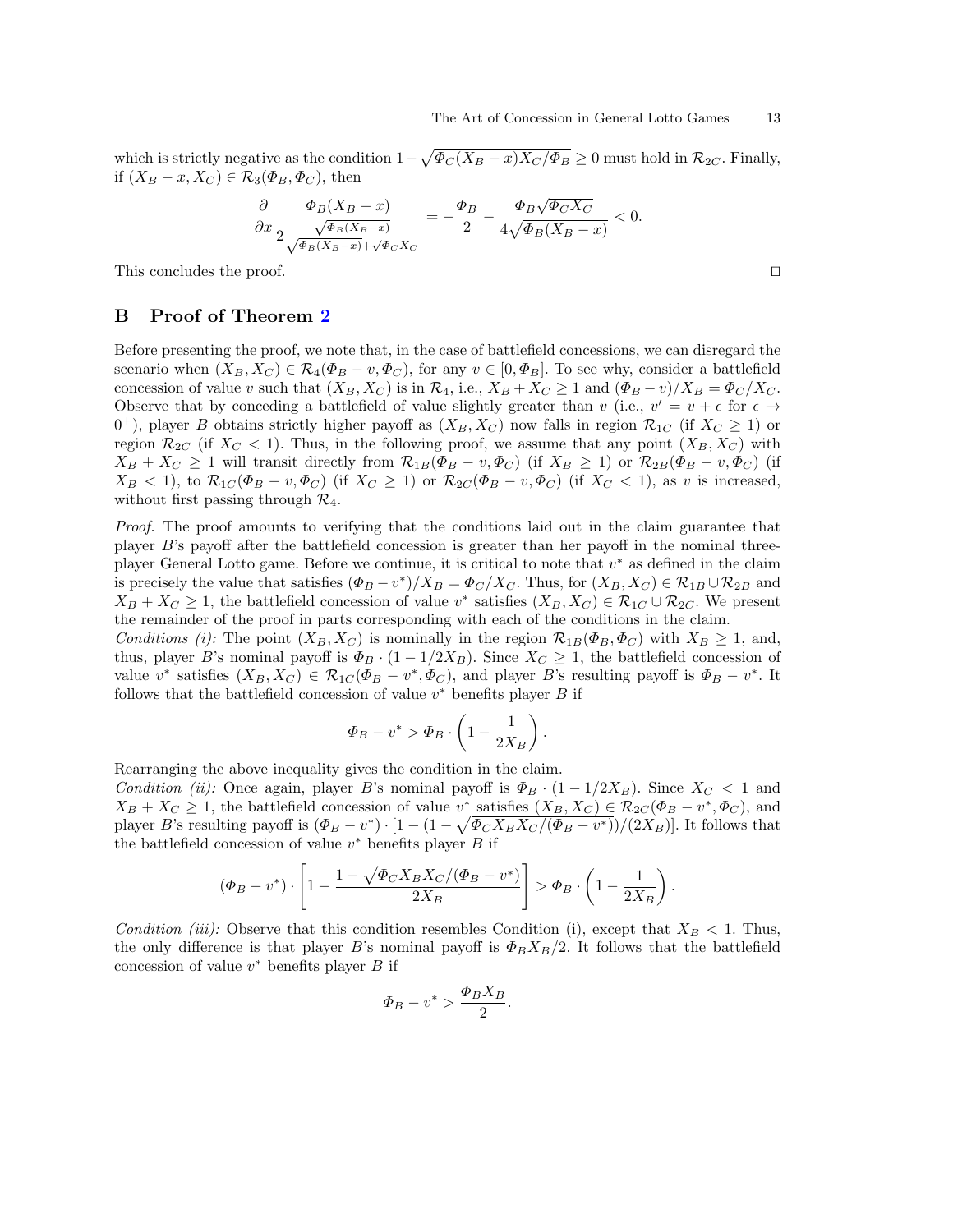Rearranging the above inequality gives the condition in the claim.

Condition (iv): Observe that this condition resembles Condition (iii), except that  $X_C < 1$ . Thus, the only difference is that player B's resulting payoff is  $(\Phi_B - v^*) \cdot [1 - (1 - \sqrt{\Phi_C X_B X_C / (\Phi_B - v^*)})/(2X_B)],$ as in Condition (ii). It follows that the battlefield concession of value  $v^*$  benefits player  $B$  if

$$
(\Phi_B - v^*) \cdot \left[1 - \frac{1 - \sqrt{\Phi_C X_B X_C / (\Phi_B - v^*)}}{2X_B}\right] > \frac{\Phi_B X_B}{2\sqrt{\Phi_B X_B X_C / \Phi_C}}
$$

.

Condition (v): The point  $(X_B, X_C)$  is nominally in the region  $\mathcal{R}_{2B}(\Phi_B, \Phi_C)$ , and, thus, player B's nominal payoff is  $\Phi_B \cdot X_B/(2\sqrt{\Phi_B X_B X_C/\Phi_C})$  since  $X_B < 1$  must hold in  $\mathcal{R}_{2B}$ . Since  $X_C \geq 1$ , player B's resulting payoff after the battlefield concession of value  $v^*$  is  $\Phi_B - v^*$ , as in Condition (i). It follows that the battlefield concession of value  $v^*$  benefits player  $B$  if

$$
\varPhi_B-v^*>\frac{\varPhi_BX_B}{2\sqrt{\varPhi_BX_BX_C/\varPhi_C}}
$$

Rearranging the above inequality gives the condition in the claim. Condition (vi): This condition resembles Condition (iv), except that  $X_C < 1$ . Thus, the only difference is that player B's resulting payoff is  $(\Phi_B - v^*) \cdot [1 - (1 - \sqrt{\Phi_C X_B X_C / (\Phi_B - v^*)})/(2X_B)],$ as in Condition (ii). It follows that the battlefield concession of value  $v^*$  benefits player B if

$$
(\Phi_B - v^*) \cdot \left[1 - \frac{1 - \sqrt{\Phi_C X_B X_C / (\Phi_B - v^*)}}{2X_B}\right] > \frac{\Phi_B X_B}{2\sqrt{\Phi_B X_B X_C / \Phi_C}}.
$$

.

This concludes the proof. □

### References

- <span id="page-15-4"></span>1. Bell, R.M., Cover, T.M.: Competitive optimality of logarithmic investment. Mathematics of Operations Research pp. 161–166 (1980)
- <span id="page-15-3"></span>2. Boix-Adser`a, E., Edelman, B.L., Jayanti, S.: The multiplayer colonel blotto game. In: Proceedings of the 21st ACM Conference on Economics and Computation. pp. 47–48 (2020)
- <span id="page-15-0"></span>3. Borel, E.: La théorie du jeu les équations intégrales à noyau symétrique. Comptes Rendus de l'Académie 173 (1921)
- <span id="page-15-8"></span>4. Chandan, R., Paarporn, K., Marden, J.R.: When showing your hand pays off: Announcing strategic intentions in colonel blotto games. In: 2020 American Control Conference (ACC). pp. 4632–4637 (2020)
- <span id="page-15-7"></span>5. Ferdowsi, A., Saad, W., Mandayam, N.B.: Colonel blotto game for sensor protection in interdependent critical infrastructure. IEEE Internet of Things Journal 8(4), 2857–2874 (2021)
- <span id="page-15-1"></span>6. Friedman, L.: Game-theory models in the allocation of advertising expenditures. Operations research 6(5), 699–709 (1958)
- <span id="page-15-5"></span>7. Fuchs, Z.E., Khargonekar, P.P.: A sequential colonel blotto game with a sensor network. In: 2012 American Control Conference (ACC). pp. 1851–1857. IEEE (2012)
- <span id="page-15-9"></span>8. Goyal, S., Vigier, A.: Attack, defence, and contagion in networks. The Review of Economic Studies 81(4), 1518–1542 (2014)
- <span id="page-15-2"></span>9. Gross, O., Wagner, R.: A continuous Colonel Blotto game. Tech. rep., RAND Project, Air Force, Santa Monica (1950)
- <span id="page-15-6"></span>10. Guan, S., Wang, J., Yao, H., Jiang, C., Han, Z., Ren, Y.: Colonel Blotto games in network systems: Models, strategies, and applications. IEEE Transactions on Network Science and Engineering 7(2), 637–649 (2020)